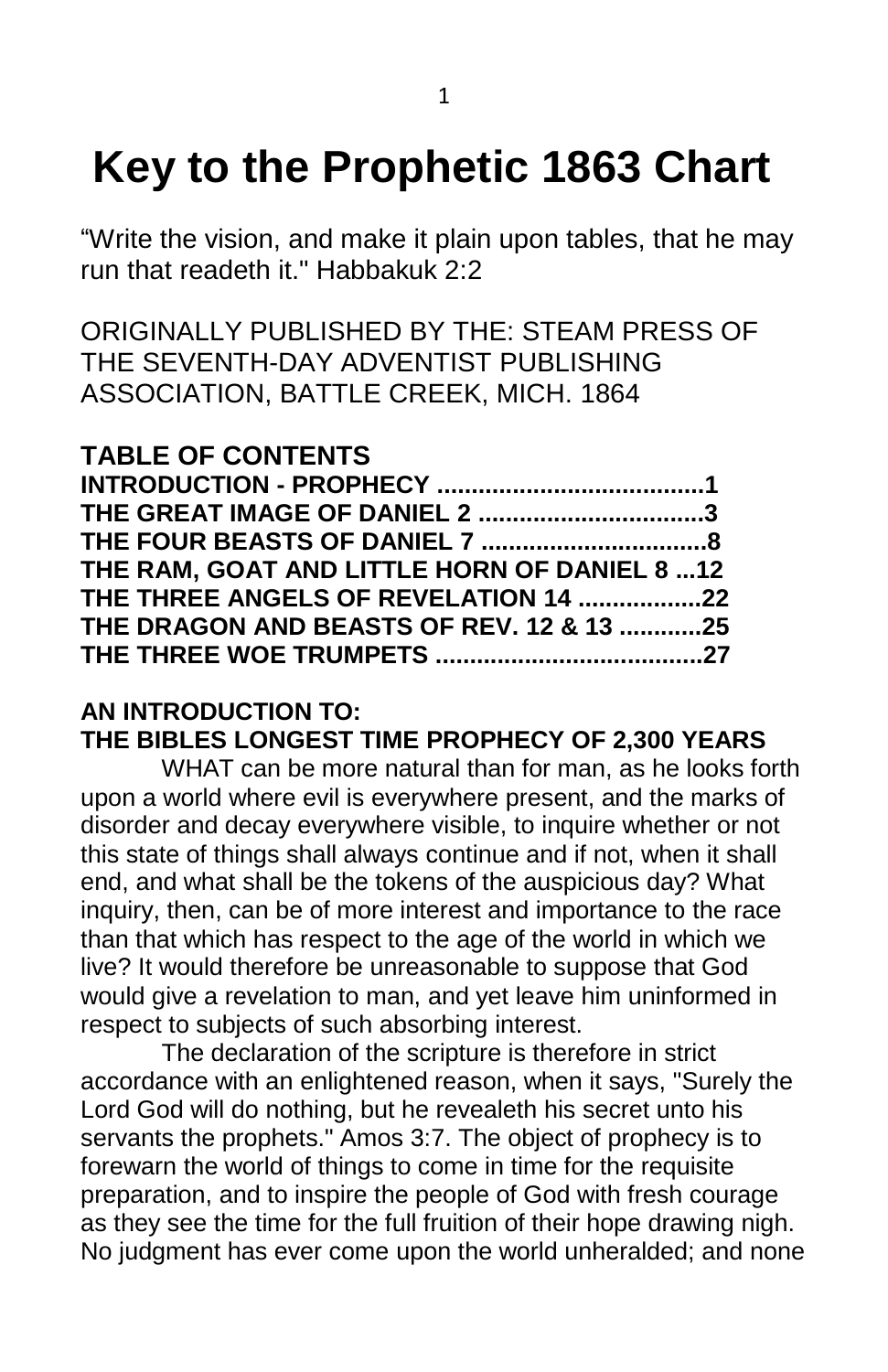have ever fallen therein unwarned. And if from the uniform dealings of an unchangeable God with our world in the past, we may judge of the future, then may we confidently conclude that of the events yet to transpire, and above all the great event in which earth's drama shall close – the ushering in of the great day of the Lord, and the coming of the Son of man, something will be known, and the world be faithfully warned thereof, ere they shall take place.

In calling attention to these things we are sometimes accused of prying into the secrets of the Almighty. From this charge we want no better vindication than the language of Moses in Deut. 29:29: "The secret things belong unto the Lord our God, but those things *which are revealed*, belong unto us and to our children forever." Prophecy belongs to that portion of the Bible which may properly be denominated a revelation. It is designed to reveal to us things of which we could not in any other way gain information.

Again, we are met with the plea that the prophecies cannot be understood. But says the Savior, referring directly to the prophecy of Daniel, "Who so readeth *let him understand*", Matt.24:15. With this endorsement by our Savior of our efforts to understand, with the declaration that the wise shall understand, Dan. 12:10, and with the promise that if any man lack wisdom God will give liberally and upbraid not, if he will only ask of him, we are certain that the way is open for an understanding of these things before all those who are humble and teachable enough to ask and receive instruction of him through the medium of his word, and the agency of his Holy Spirit. To deny that the prophecies can be understood, is to deny that a part of God's word is a revelation, which, so for, infidelity.

That the Bible reveals the day or hour of Christ's coming we do not pretend. But there are certain prophecies given, and signs foretold, which are to show us when the great day is at hand; and we are commanded, when we see these things come to pass, to *know* that it [margin, he, Christ] is near, even at the doors. Matt. 24:33. And Paul gives assurance that Christians will possess a knowledge of these things when he says, "But ye, brethren, are not in darkness that that day should overtake you as a thief", 1Thess. 5:4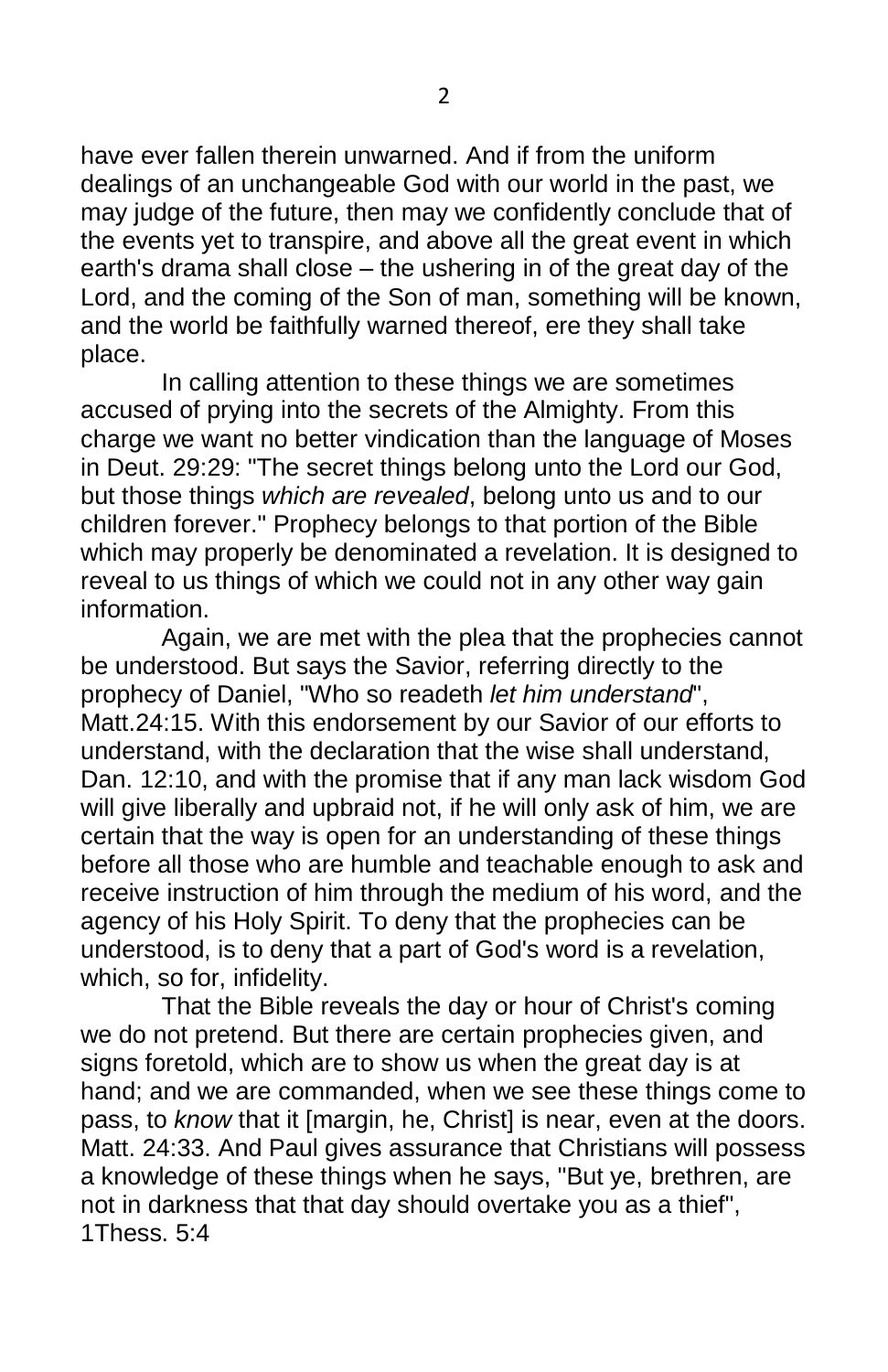With these remarks we call the attention of the reader to the events and prediction recorded in Dan. 2, 7, 8, and 9, illustrated upon the Chart. Efforts are occasionally made to throw ridicule upon these illustrations of the symbols of Daniel and John's visions. We are described as going about the country with our "pictures," lecturing upon "heads and horns;" and some in their disgusting efforts to be witty on the subject, will even go so far as to apply to these symbols the names of the lowest and most offensive animals. Such simple minded individuals ought to know that they are thus in reality casting reproach upon the word of God; for all these things are plainly described.

The illustrations upon the Chart are but the words of the prophet in another form. The figures are described on the sacred page as accurately and minutely as language can do it; on the Chart they are simply presented in their symbolic form, the inspired description being followed as closely as delineation of the pen can be illustrated with the pencil. Hence those who endeavor to throw ridicule upon these things, we care not if they are arrayed in priestly robes, and have names cumbered with pompous titles, betray both ignorance and depravity, and the God who inspired his prophets to write out these descriptions, will hold all who thus treat them to a strict account for their doings.

The reader will understand at once that it is not the province of this work to give a dull exposition of all that is illustrated upon the Chart. What is here presented is designed to be but little more than a brief synopsis of the great historical facts shadowed forth by these symbols, reference being had for a full exposition to the works upon the Four Kingdoms of Daniel's Prophecies, The Three Angels of Rev. 14, The Sanctuary, and The Seven Trumpets. Now let the student place the Chart before him, just as he would his atlas in learning a lesson in geography, and, opening his Bible to a description of these symbols, proceed to consider the wonderful nature of some of the revelation of God to man.

## **THE GREAT IMAGE OF DANIEL 2**

In the upper left-hand corner of the Chart stands a great image. Concerning this symbol, the time when, and the person by whom, it was seen, and the lessons of wisdom couched in its massive and majestic form, we read in full in Daniel, chapter 2. It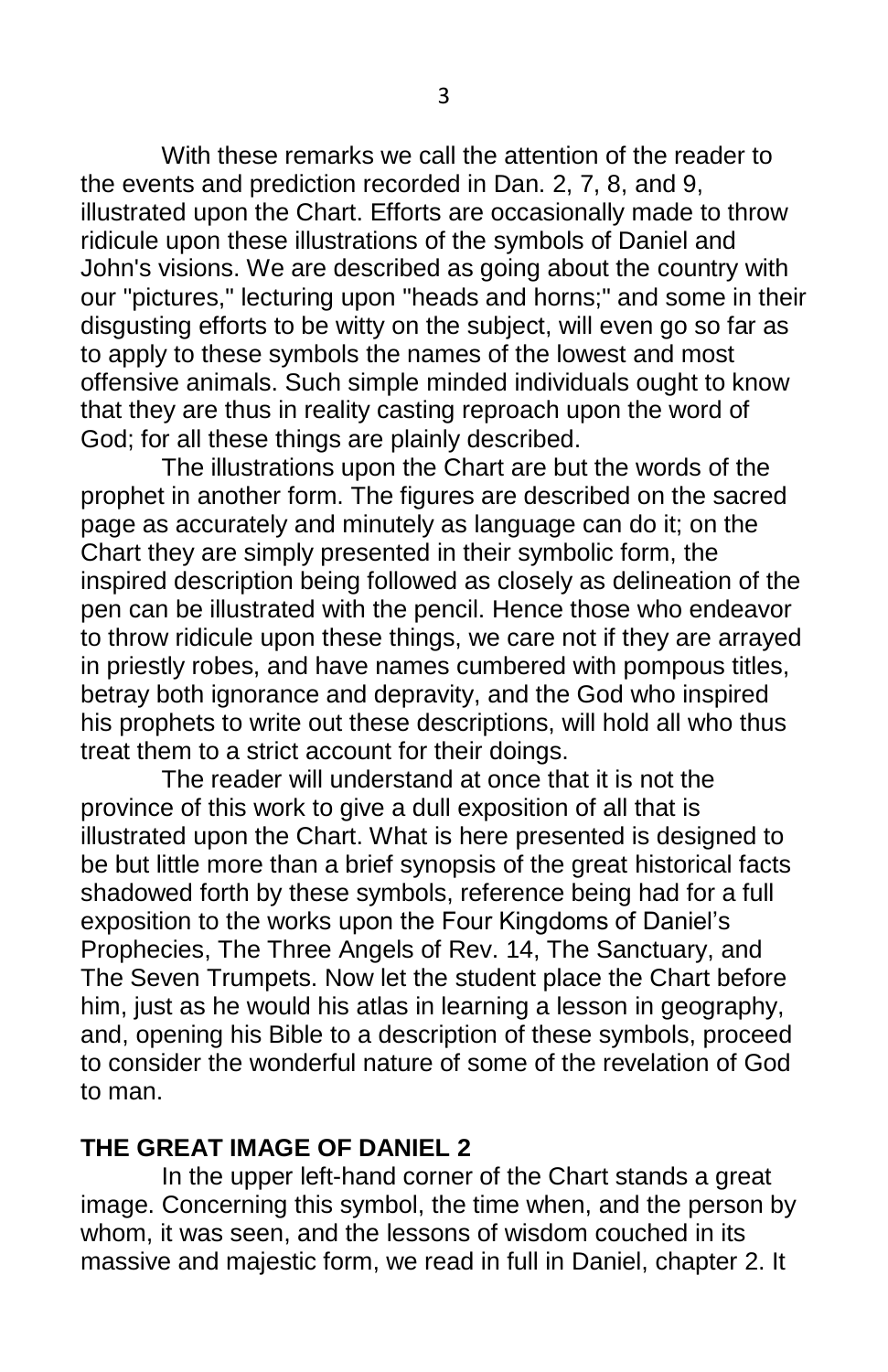was seen in a dream by Nebuchadnezzar, king of Babylon, B.C. 603. But though the dream was given to a heathen king, the interpretation could come only through a servant of God; hence Daniel was called in to interpret the matter, the principal design of which is declared to be, to make known "what shall be in the latter days", verse 28.

# **THE HEAD OF GOLD**

This image symbolizes four universal kingdoms which should bear rule over the earth, commencing with the then reigning kingdom of Babylon, and extending, in common phraseology, to the end of time. These kingdom's are denoted by the different metals of which the image was composed, namely, gold, silver, brass, and iron. In his interpretation, the prophet addressing the king of Babylon, as a representative of his kingdom, said, "Thou art this head of gold", verse 38. The head of gold, then, represents the kingdom of Babylon. Babylon was but a continuation of the old Assyrian empire which had governed Asia for more than thirteen hundred years, having been founded by Nimrod, the mighty hunter, and a great grandson of Noah, Gen. 10:10. The Kingdom of Babylon, proper, or as we read of it in scripture, dates from B.C. 747; but yet it dates in prophecy from B.C. 677. The reason of this is, because kingdoms are not recognized in the prophetic record, as existing, until they become connected with the people of God. Hence in prophecy, kingdoms must date from that point of time at which they began to act a part in the prophetic drama. Babylon first became connected with the people of God by taking Manasseh, king of Judah, captive, B.C. 677, 2 Chron. 32. The date of Babylon, therefore, as represented by the head of gold, is B.C. 677.

## **THE BREAST AND ARMS OF SILVER**

"And after thee," continued the prophet, "shall arise another kingdom inferior to thee." This kingdom must be symbolized by the breast and arms of the image, which were of silver; for that kingdom represented by the gold must cease where the gold of the image ceases; and the division of brass which follows the silver, is expressly declared to be a third kingdom. It is the same therefore, as if it had said, After thee shall arise another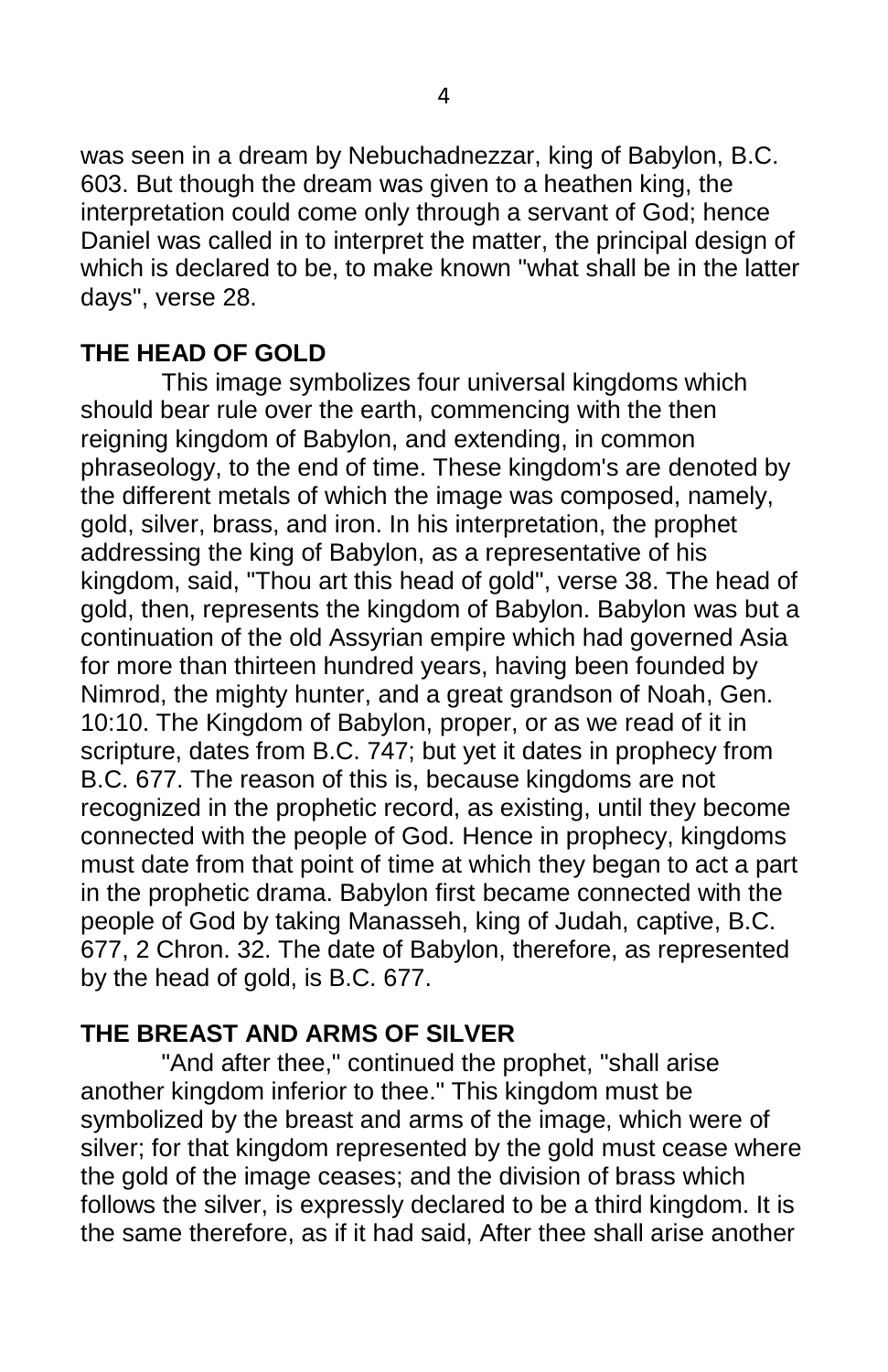kingdom which is symbolized by the breast and arms of this great image. What kingdom was this?

That which next succeeded Babylon was Medo-Persia. Cyrus, king of the Persians, took Babylon, slew Belshazzar the Babylonian king, ended the Babylonian empire, and commenced the universal Persian, empire, B.C. 538. The scenes of the eventful night in which this transpired are graphically described in Dan. 5.

# **THE BELLY AND SIDES OF BRASS**

"Another third kingdom of brass," says Daniel. As the brazen portion of the image is plainly called a kingdom, we look for its development in the kingdom that succeeded Persia, which, as the least acquaintance with history will show, was the kingdom of Grecia. Alexander, the first king of Grecia, conquered Darius, overthrew the Persian kingdom, and assumed the reins of universal dominion, at the battle of Arbela, B.C. 331. But the brass was succeeded by another portion of the image, which brings us to…

# **THE LEGS OF IRON**

In interpreting this portion of the image, the prophet said, "And the fourth kingdom shall be strong as iron." This leaves no room for mistake. We look for a kingdom to succeed Grecia, and behold Rome coming forth grasping a wider extent of territory than any of its predecessors, leaving no kingdom unsubdued, and ruling with an iron hand over all the then known world. Rome then is without controversy the kingdom symbolized by the legs of iron. Rome virtually succeeded Grecia on its conquest of Macedonia, B.C. 168. It was not, however, till seven years thereafter, that is, in B.C. 161, that it entered into the famous league with the Jews, and thus became connected with the people of God.

Hence the Roman kingdom, the iron of the image, dates from B.C. 161. Passing down to the feet and toes, we find them part of iron and part of clay, The signification of this was that the kingdom in that stage of its existence should be partly strong and partly broken, and finally be divided. Rome first grew strong then rich, then luxurious, then weak. It thus made itself a prey to the hardy barbarians of the north of Europe, who, inspired by the prospect of easy conquest and untold booty, overran the empire,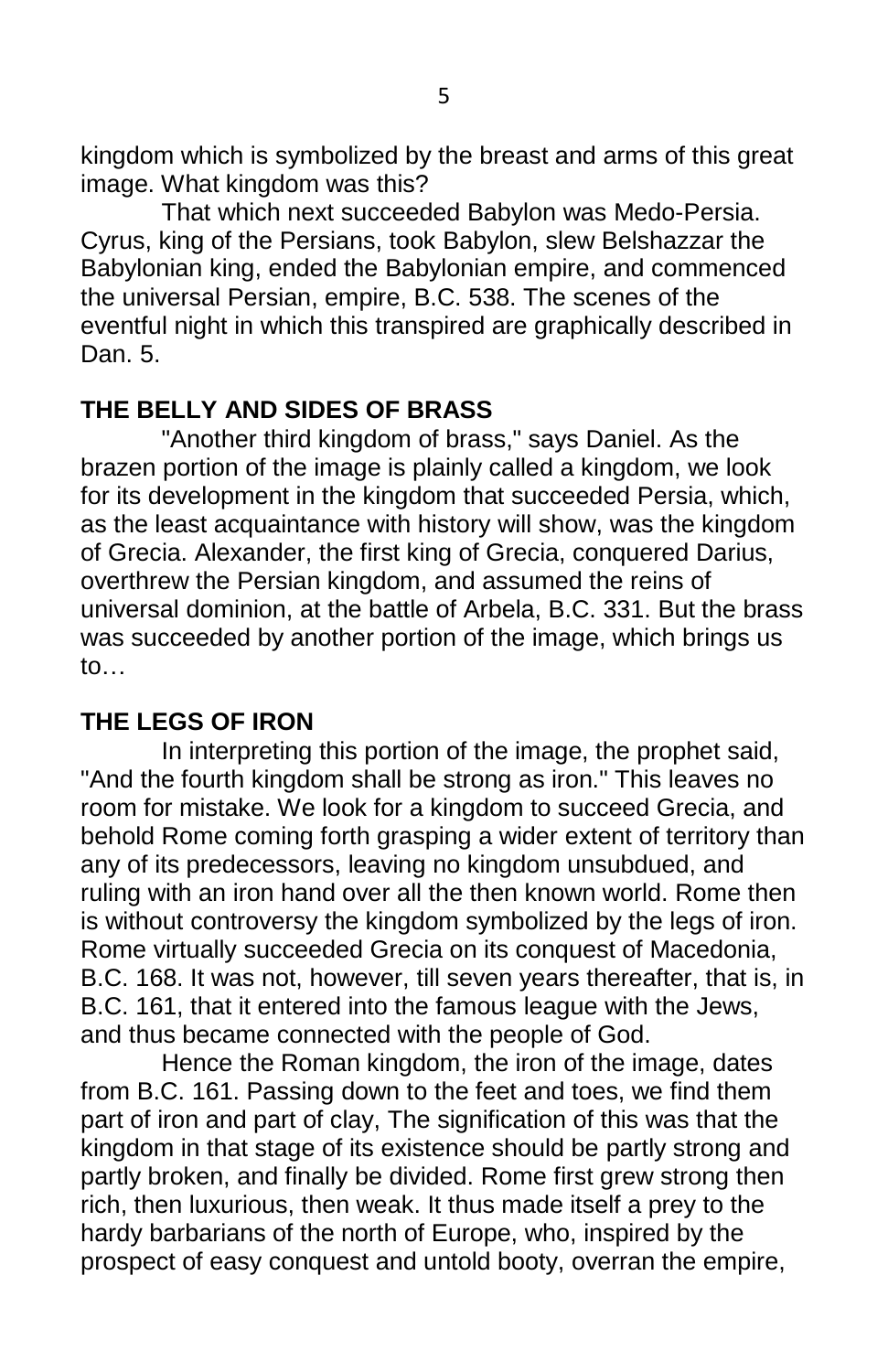and broke it up into ten kingdoms, corresponding to the ten toes of the image. These divisions were accomplished between the years A.D. 356 and 483, and they have continued to the present day. Though there may for short periods have been sometimes more and sometimes fewer divisions, still they have generally been known, and are still known, as "the ten kingdoms of western Europe." No efforts to make a permanent union among them have proved successful. Warriors have arisen and tried it by force of arms, statesmen have tried it by diplomacy, alliances, and intermarriages; but all have failed; for the prophecy had said that they should not cleave one to another; and thus they will remain in their divided state till the consummation.

In the great image, then, of Dan. 2, we have an epitome of the world's history from the days of Babylon down to the end. And we would ask the lover of history how the course of time, the rise and fall of four successive universal empires, and the leading features and characteristics of each, could be presented at one view, in a more expressive and condensed form? But this is not merely the object of the prophecy, to give an outline of the world's history; all this is but preparatory to the last great fact, namely, that in the days of these kings the God of Heaven is to set up a kingdom, which shall never be destroyed. A fifth universal kingdom, the kingdom of God, where righteousness shall reign, is to succeed all earthly misrule, and stand forever. It is to impart knowledge of this great truth to the human race, and impress upon them the importance of preparing for that reign of righteousness, that the prophecy is given.

The earthly governments symbolized in this vision are all in the past. Their rise and fall may be easily traced by every lover of history. On these we shall not therefore dwell, but only inquire concerning that portion of the prophecy which yet alone remains to be fulfilled, namely, the setting up of the everlasting kingdom of God. Far too many, we are aware, will be ready to meet us here with the view that this kingdom of God is a spiritual kingdom, and was set up in the days of Christ and the apostles. Let us ask such: Must not the fifth universal kingdom be literally like the four which precede it? Is it at all admissible to suppose that the scene would suddenly shift, without the least intimation, from literal kingdom on this literal earth, to a spiritual kingdom in the hearts of men? Such kingdom as this, if the term is allowable, might exist without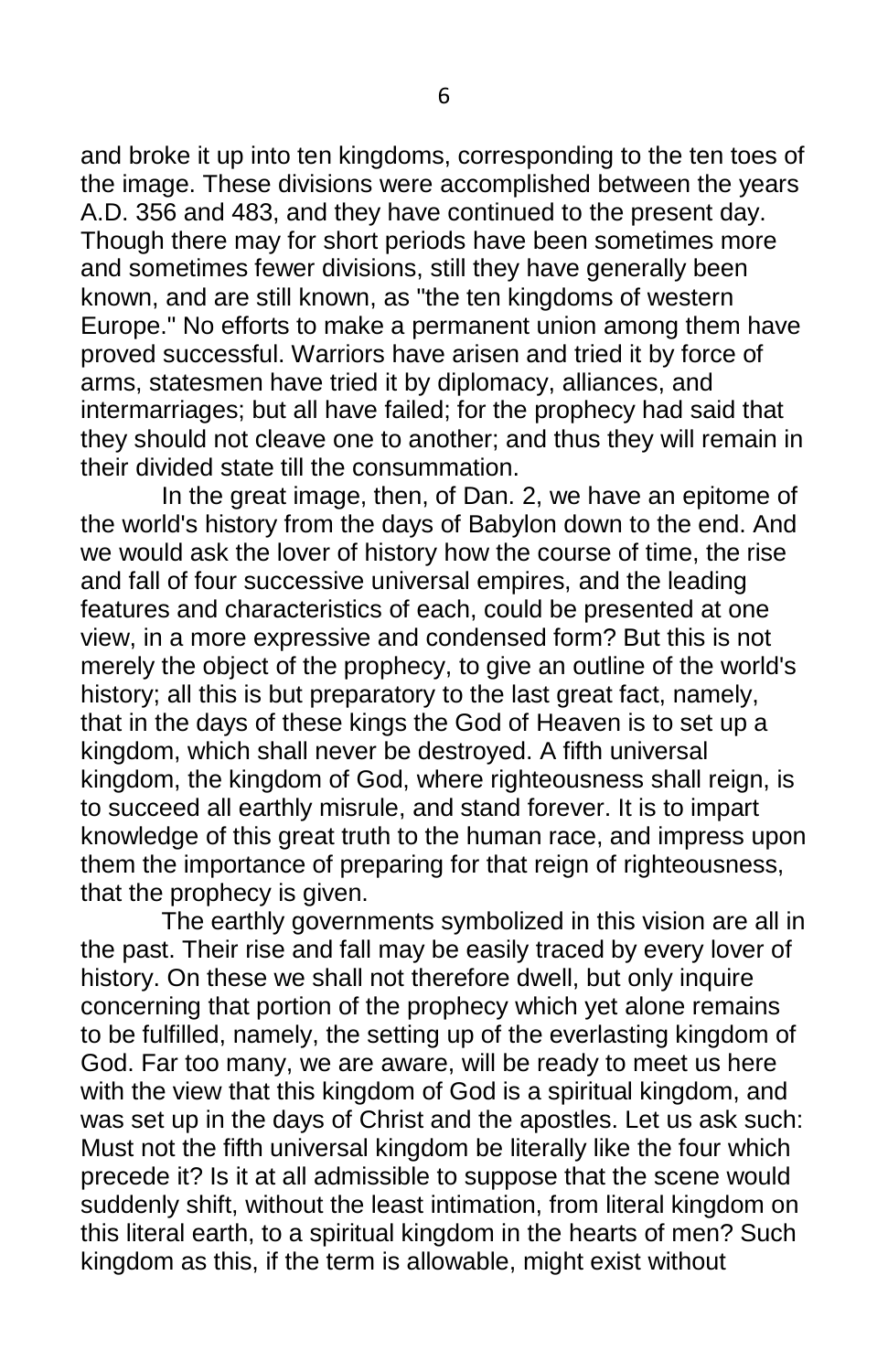interfering with earthly governments; but the kingdom of God in Dan. ii, dashes in pieces all earthly governments ere it succeeds to their rule and absorbs their territory.

Another consideration more fatal still to this unscriptural, though popular, view of the kingdom is found in the following: It was not till "the days of these kings" that the God of Heaven was to set up his kingdom, Dan. 2:44. "These kings" can be no other than the ten which arose out of the Roman Empire. Not till after this division of the empire, therefore, could the kingdom of God contemplated in this prophecy, be set up; and it is a fact that this division was not accomplished tell the year A.D. 483. Whatever may therefore be meant by the expression, kingdom of God, in other places, it is certain beyond the shadow of doubt, that his kingdom which is to destroy and succeed all earthly governments, was not set up by Christ or his apostles; neither is it yet set up; for earthly governments still exercise their authority over the world.

A thought may here occur, and be a source of perplexity to some. Have not the ten kingdoms, of the Roman Empire, in the days of which the God of Heaven should set up his kingdom, passed away? And has not the prophecy failed, if that kingdom is still future? We answer, the days of those kingdoms still continue. It matters not that their boundaries may have been changed, and their identity, in some cases, almost lost: The kingdom is still divided. *We have passed that point* where ten divisions out of the Roman Empire completed the development of the image. It is now only waiting to be smitten upon the feet by the stone cut out of the mountain without hand.

Reader, are you ready for this destruction of all earthly governments? Have you an interest in the kingdom that is to be set up? Is your name enrolled among those highly privileged ones who are to be its immortal subjects? Is your citizenship in Heaven, from whence we look for the Lord and Savior? Are you Christ's, and therefore an heir according to the promise? Or are you, on the other hand, in that condition, that if the King should appear, to raise his people to their glorious and imperishable inheritance, you would covet, as the greatest blessing to be buried from his presence by rocks and mountains? Woeful condition! Watch! Lest coming suddenly, he find you sleeping.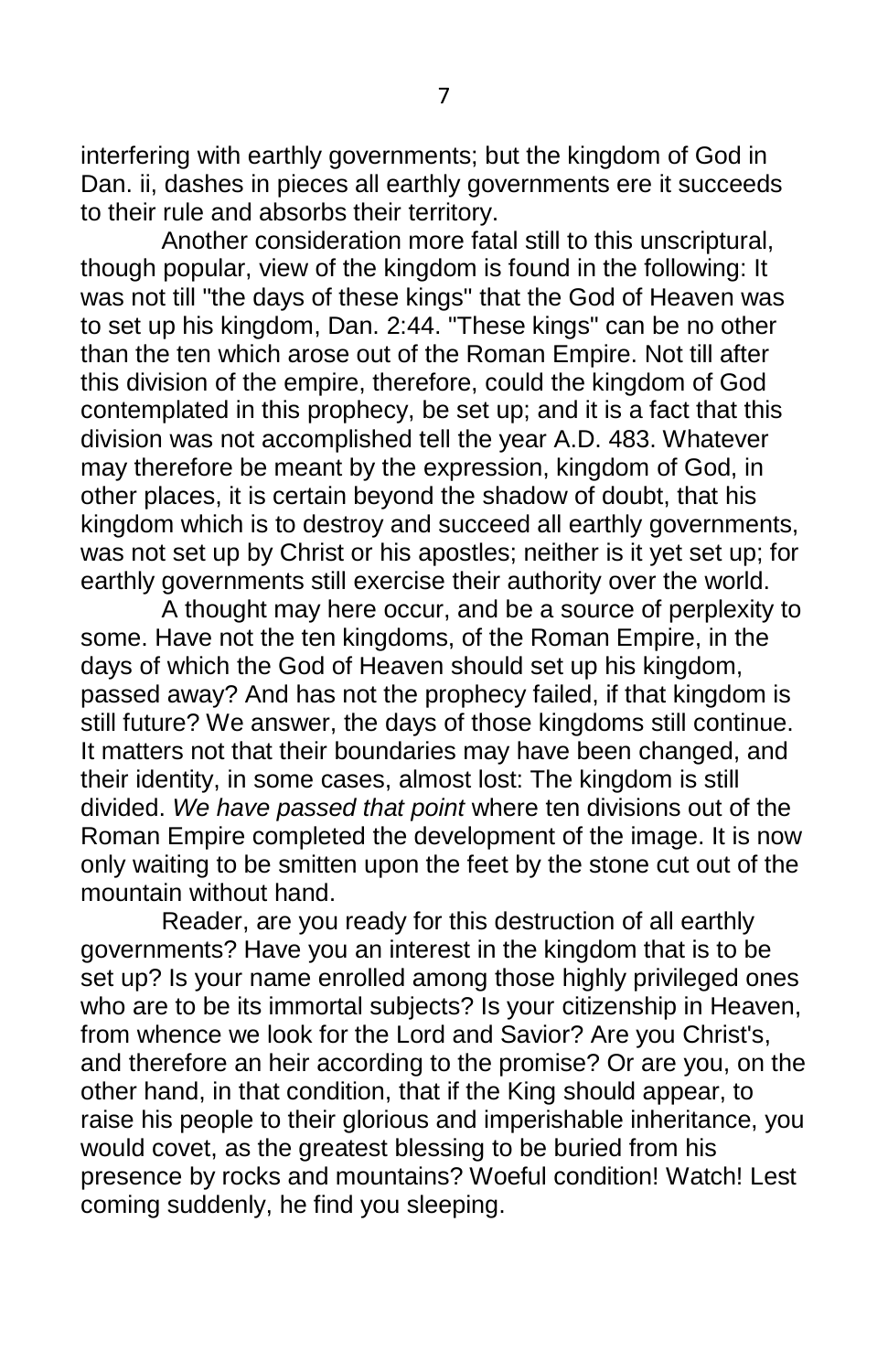# **THE FOUR BEASTS OF DANIEL 12**

At the right of the image stands a line of beasts, a lion, a bear, leopard, and nondescript beast in two forms, representing another vision. A view of these beasts was given to Daniel in vision, as recorded in chapter vii, of his prophecy.

In verse 17, these beasts are declared to be four kings or kingdoms. The manner of their rise, Daniel describes in verse 2, thus: I saw in my vision by night, and, behold, the four winds of the heaven strove upon the great sea, and four great beasts came up, diverse one from another. Seas denote nations and peoples. Rev.17:15. Wind denotes war and strife. Hence these kingdoms rose and fell through revolutions and political strife.

# **THE LION**

The Lion standing opposite to the head of gold is a symbol of the same power, namely, the kingdom of Babylon. A ravenous wild beast is the fittest symbol to show the character of an unsanctified earthly government. The lion, the king of beasts, best represents Babylon the king of empires. But the lion, as produced in nature crouching in his lurking places and springing upon his prey, does not in this respect accurately symbolize the aggressive character of that power; hence inspiration departs from nature and gives the lion two wings as of an eagle, to denote the rapidity of its conquests. It existed, as seen in the head of gold, from B.C. 677, to B.C. 538, one hundred and thirty-nine years.

# **THE BEAR**

This is a symbol of Persia, the same as the breast and arms of the image. He raised himself up on one side. The empire was composed of the two elements, the Medes and Persians, and the Persian was the higher and leading element. It had three ribs in its mouth, supposed to denote the three provinces of Babylon, Lydia, and Egypt, which it conquered and grievously oppressed. It existed from B.C. 538, to 331, two hundred and seven years.

# **THE LEOPARD**

Here, again, we have another symbol of Grecia; corresponding with the brazen portion of the image. This beast, unlike anything in nature, has four wings and four heads. The four heads denote the four parts into which the empire was divided on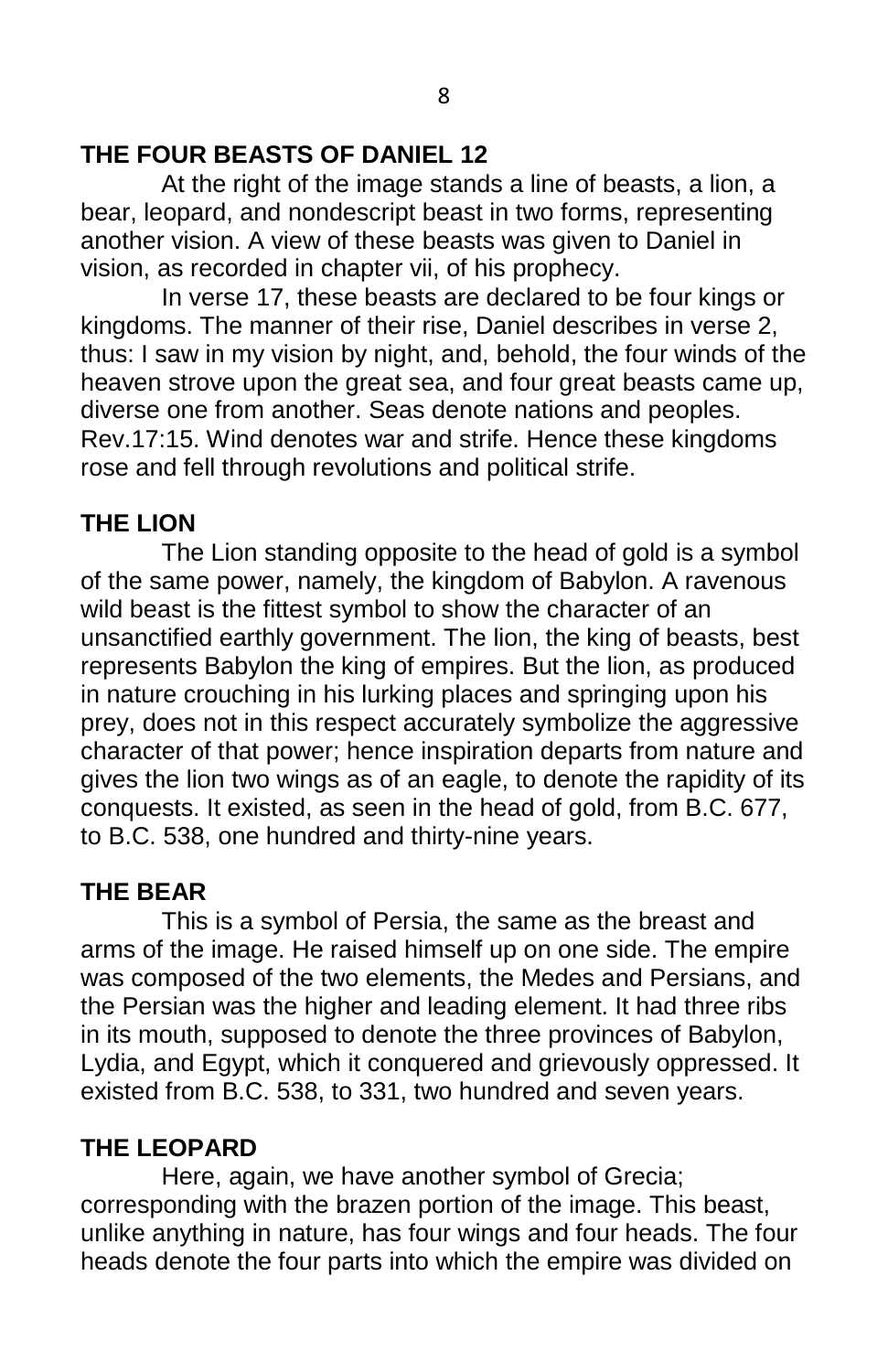the death of Alexander, and under which it continued, till supplanted by the Roman power.

The leopard is of itself exceedingly fierce and swift, but this not being sufficient, four wings of a fowl are added, to denote the unparalleled rapidity that characterized the conquests of the Grecian empire, especially under Alexander, who is said to have conquered kingdoms, more speedily than others could have marched their armies through them. This kingdom is included between the dates B.C. 331, and 161, one hundred and seventy years.

## **THE GREAT AND TERRIBLE BEAST**

For the power that succeeded Grecia the prophet could find nothing in nature, which would answer as a fit symbol. A power so strong, so fierce, so ravenous and destructive it could not be represented by any known beast that this earth produces. Hence the prophet is obliged to introduce a symbol that finds no counterpart in nature - a monster with ten horns, the body of a behemoth, glaring eyes, a lion's nostrils, great iron teeth and brazen nails. This beast symbolizes the same as the iron legs of the image, opposite which it is placed, namely,

Rome was the successor of Grecia. The ten horns on this beast denote the ten kings that arose out of the Roman Empire, the same as the ten toes of the image. Dan.7:24. These kingdoms are enumerated by Marchiaval, Bishop Lloyd, and Dr.Hales, as follows: 1. The Huns, A.D.356. 2. The Ostrogoths, A.D.377. 3. The Visigoths, A.D.378. 4. The Franks, A.D.407. 5. The Vandals, A.D.407. 6. The Suevi, A.D.407. 7. The Burgundians, A.D.407. 8. The Heruli and Rugii, or Thuringi, A.D. 483. "It is certain that the Roman empire was divided into ten kingdoms; and though they might be sometimes more and sometimes fewer, yet they were still known by the name of the ten kingdoms of the western empire", Scott.

This beast in the lapse of time assumes a new phase. "I considered the horns," says Daniel, and behold there came up among them another little horn, before whom there were three of the first horns plucked up by the roots. In this horn were eyes like the eyes of a man, and a mouth speaking great things", verse 8.

This little horn is by all Protestants acknowledged to be a symbol of the Papacy. It was prophesied of this horn that he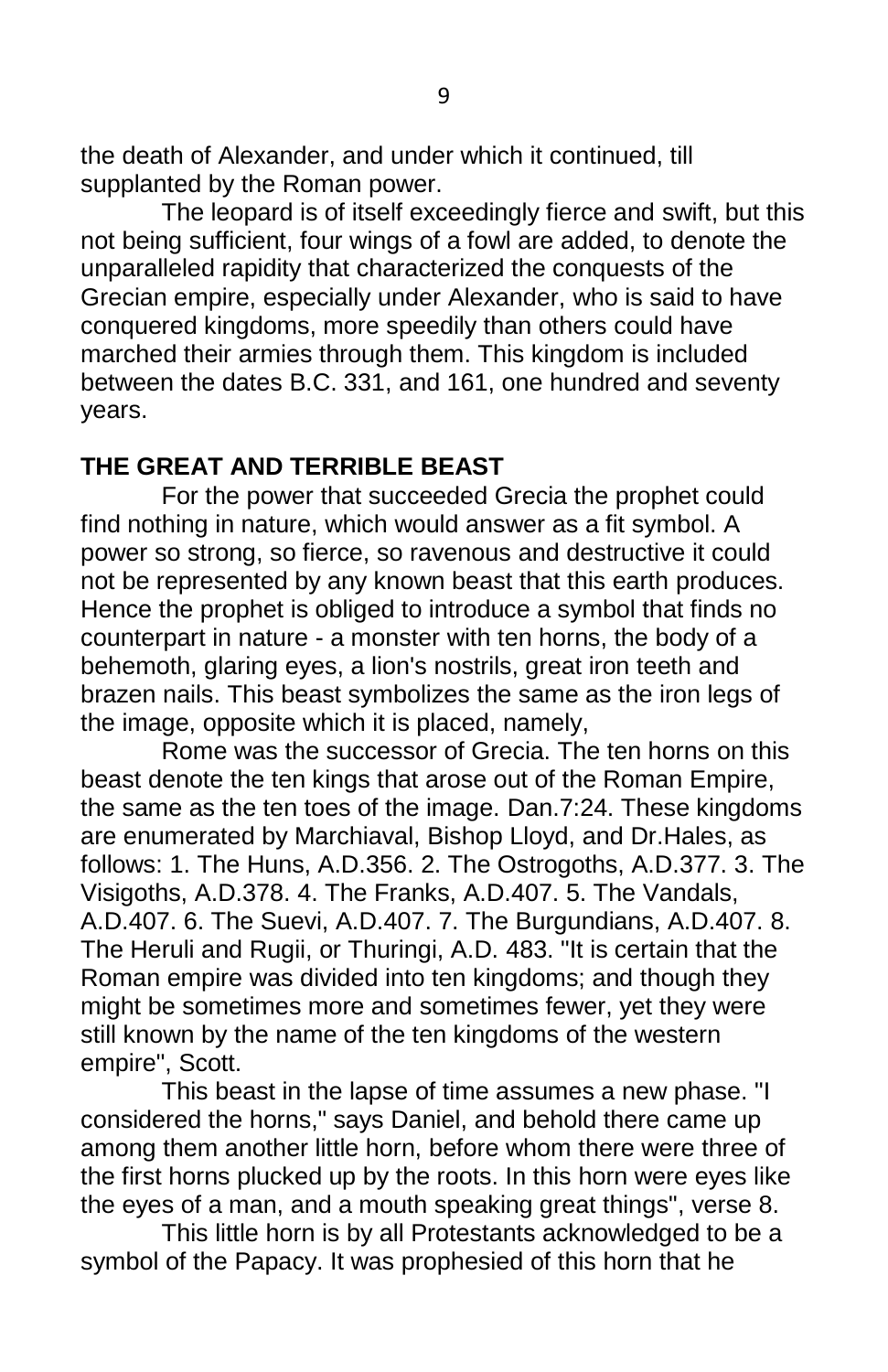should subdue three kings, verse 24. The three kingdoms that were plucked up to make way for the Papacy were: 1. The Heruli, in 493. 2. The Vandals, in 534, and, 3. The Ostrogoths in 538. (Gibbon's Decline and Fall). Into the hands of this power the saints, times, and laws, were to be given for a time, times, and the dividing of time, verse 25, [1260 years; see Rev. 7:6, 14.] The Papacy was established in A.D.538; for although the decree constituting the bishop of Rome the head of all the churches, was issued by Justinian, emperor of the East, five years previous, in A.D.533, yet that decree would forever have remained ineffectual, could not the three powers that stood in the way of the Papacy have been dislodged, and he really established in his position. Hence we must date the reign of the Papacy from the year (538) when Justinian's decree was carried into execution, and the saints, time, and laws, in reality given into the hands of the little horn.

From 538, when the Papacy was set up, 1260 years extend to 1798; and it is a notable fact of history, that on the 10th of February, 1798, Berthier, a general of Bonaparte's, at the head of the Republican army of France, entered Rome and took it. The Papal government was abolished, and the Pope died in exile in 1799. (See Croley on the Apocalypse, Joseph Thiers History of the Revolution, and Clarke on Dan. 7:25.) The Papacy has never been restored to its former power. We are by this chain of prophecy brought down to within 66 years of the present time.

The prophet does not see this beast gradually changing his wild and ferocious nature to the innocence and gentleness of the lamb, to make way for a temporal millennium; but he looks only a step further and says, *"I beheld even till the beast was slain, and his body destroyed, and given to the burning flame",* Dan. 7:11.

Rome dates in prophecy from B.C.161. Its continuance down to the time of its complete division into ten kingdoms, A.D.483, was six hundred and forty-four years. The Papacy, which arose soon after, maintained its supremacy for 1260 years, (A.D. 1798). With circumscribed powers it remains to-day; and we still behold this little horn watching with cunning and crafty eyes over the interests of the Catholic Church, and opening his mouth in blasphemy against the Most High. Thus has this wonderful power, in its pagan and papal forms, existed for the almost incredible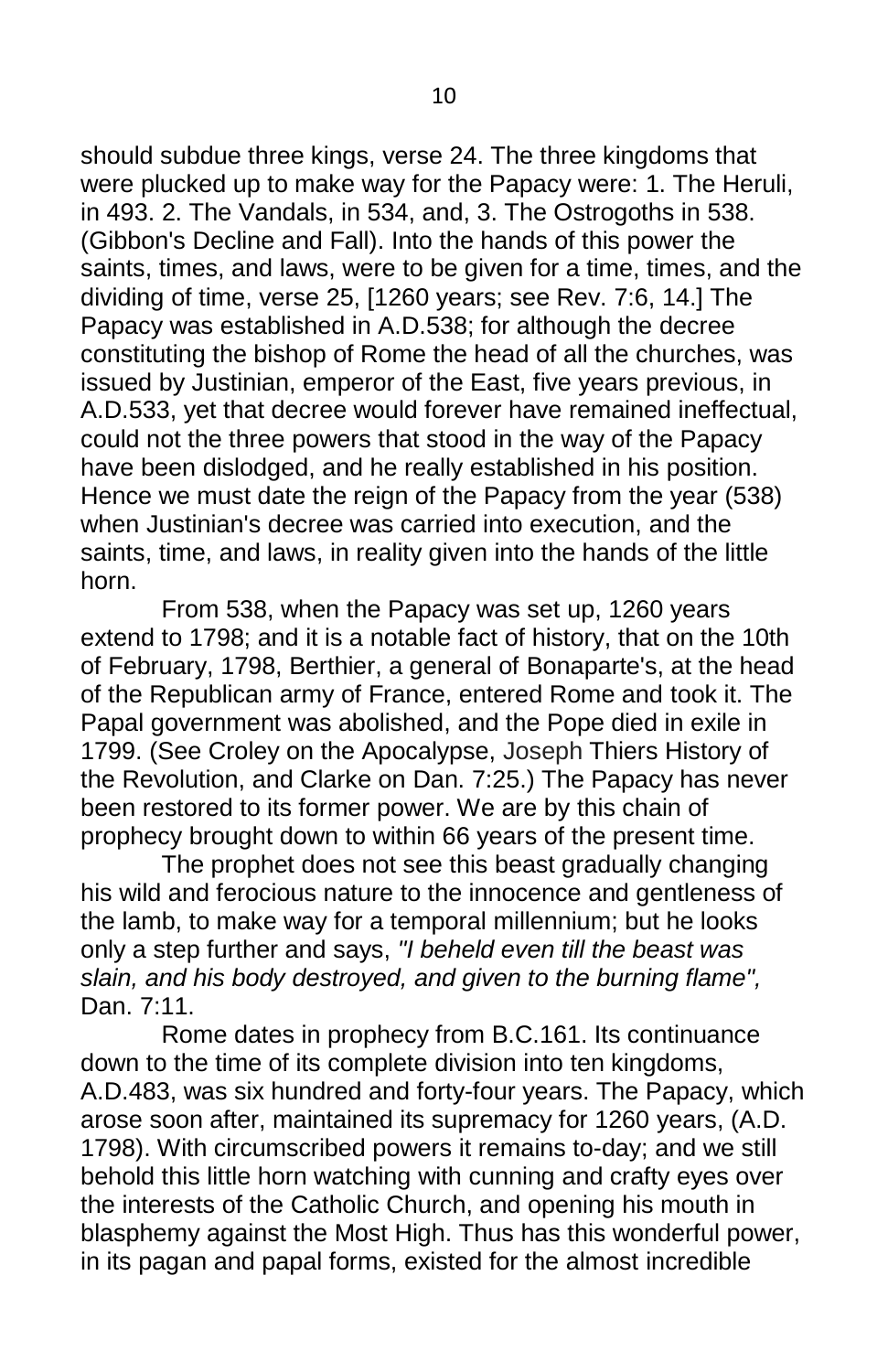space of two thousand and fifty-five years. It cannot be long before it will be given to the burning flame.

The ground covered by this vision is the same in its main features as that covered by the great image of chapter 2. The question may be asked; then, why this vision was given. Why repeat what had once been so forcibly expressed? We answer: Prophecies are repeated because all the instruction that God wishes to convey, and all the particulars concerning nations and kingdoms, cannot well be embodied in one series of symbols. Thus the head of gold represents the grandeur and glory of the Babylonian kingdom; but it could not represent the fact that that kingdom bore the same relation to other kingdoms that the lion does to other beasts; or, in other words, it could not show its warlike character, its ability to conquer, its bravery and daring, and the rapidity of its conquests; all which plainly appear in the symbol of the lion with eagle's wings. But while the lion shows these qualities, it does not represent the grandeur and glory shown forth by the head of gold. Hence both lines of prophecy are necessary to bring out the whole truth.

So it is with Medo-Persia. The bear raising himself up on one side does not so well represent the two lines of kings in that empire, as the two arms of the image. But on the other hand, the breast and arms of the image cannot represent the cruel and oppressive nature of that power, shown by the bear with three ribs in his mouth. Likewise Grecia, while it continued a unit, is well represented by the belly and sides of brass; but this portion of the image could not represent its division into four kingdoms, and the rapidity of its aggressive marches, as brought out by the four heads and four wings of the leopard: and so too of the different features of the Roman kingdom. The ten kingdoms that arose out of that Empire are represented by the ten toes of the image. But the change that afterward took place in those kingdoms, the rise of the little horn, and the plucking up of three to make way for him, could not be represented on the image, hence the fourth beast, in his second form, is brought upon the stage.

A query here arises: As this beast in his last form has only seven horns besides the papal horn, and these horns denote kingdoms, shall we now look for any more than seven kingdoms in the place of the original ten? We answer that the little horn in plucking up the three horns did not absorb them into itself. It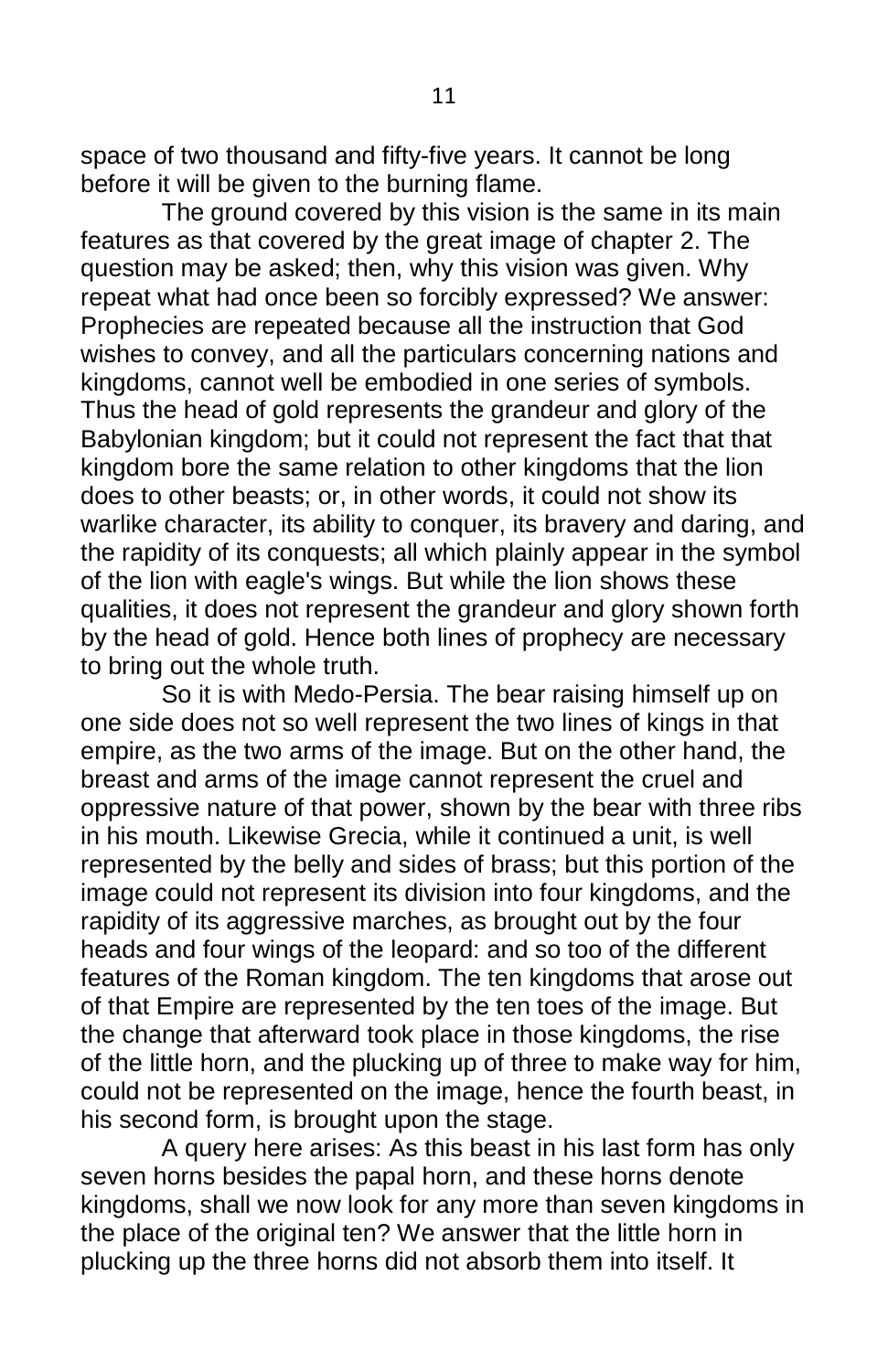simply removed them out of its ambitious path to universal dominion. They were not destroyed, but only compelled to change their territory and location. So the symbol of the image, which retains all its ten toes till the consummation, will remain true, as the ten kingdoms will in reality exist; and the symbol of the beast with its seven horns will also remain true, as showing that three kingdoms were removed to make way for the papacy.

Before leaving this prophecy we desire to call the attention of the skeptic to one remarkable feature. The prophet's standpoint is away back in the kingdom of Babylon about five and a half centuries before Christ. And the farther he comes down from his own time, the more minute he becomes in his predictions and descriptions of events, until, coming down to the rise of the little horn, or Papacy, he even gives the exact time of its supremacy, predicting for it an unparalleled period of triumph for 1260 years, reaching to a point of time more than two thousand years distant from his own day, Human foresight speaks with most minuteness of events that are nearest at hand, and grows more and more indefinite as it goes off into the dim and distant future. And had Daniel dwelt minutely upon the kingdom of Babylon, giving the length of its continuance, but giving no such particulars in the following kingdom, and growing less and less definite and distinct with each succeeding kingdom, there would have been more ground to account for these predictions independent of any divine agency; but the prophecy does just the reverse of this, speaking with most minuteness of the most distant events, as if to shame skepticism out of its shallow claim that these prophecies are but the shrewd conjectures of human foresight and discernment. None but the mind of God could or would have predicted events in this concise and wonderful manner.

## **THE RAM, GOAT, AND LITTLE HORN OF DANIEL 8**

Standing at the right of the series of beasts last described will be seen another line of prophecy, consisting of a Ram, Goat and Little Horn. This vision is found in Daniel 8, and in it we are again conducted over a portion of the world's great highway, with additional particulars concerning the mighty kingdoms that we pass along our journey. Thus we have line upon line till the subject is made so plain that no man, however poor or wayfaring he may be, need err therein. On the symbols of this chapter, the ram, he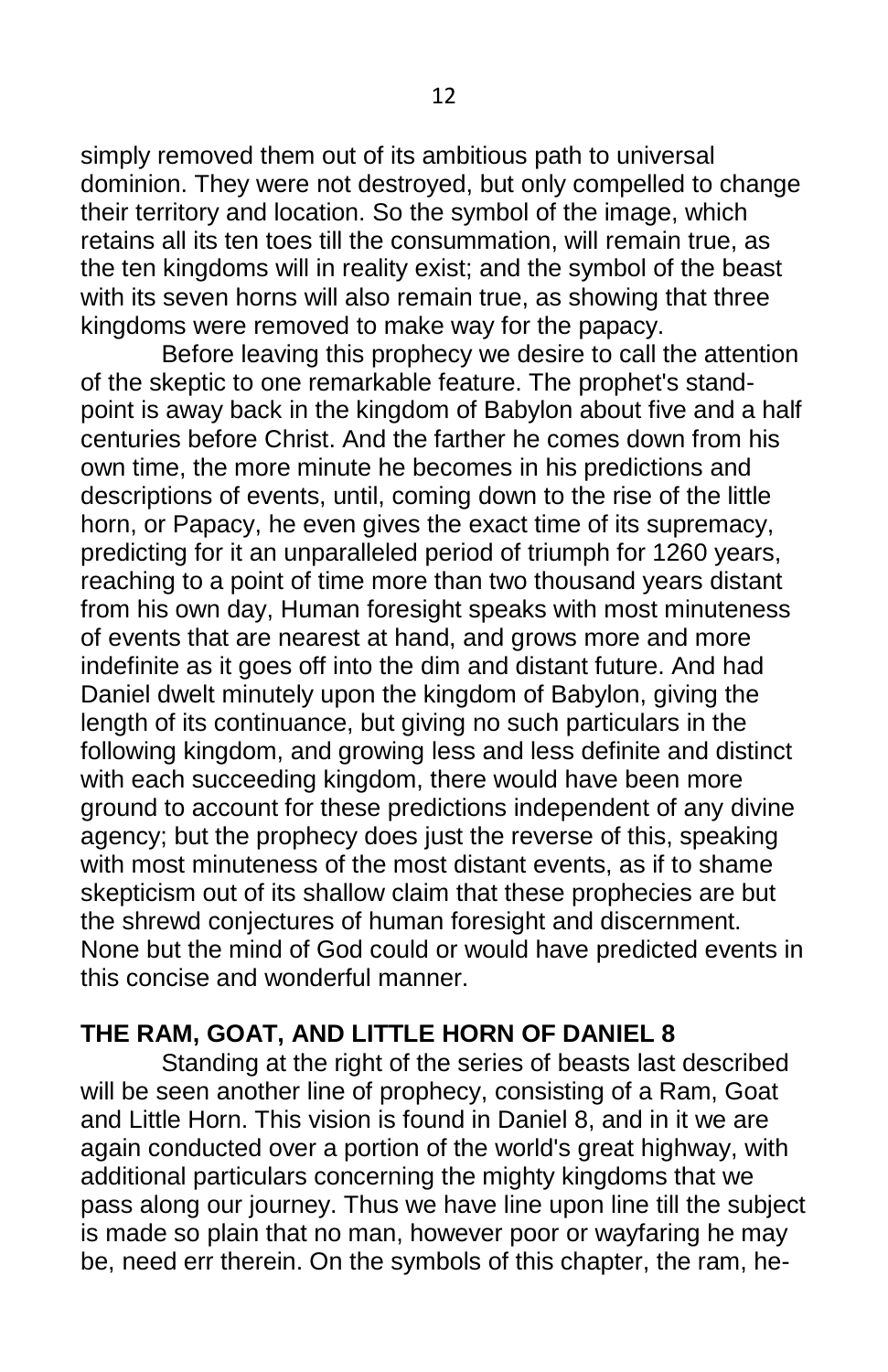goat, and little horn which waxed exceeding great, the prophet received the following instruction: The ram which thou sawest having two horns, are the kings of Media and Persia. The higher of the two horns came up last, verse 3. This represented the Persian division of the empire, which rose last, and became the leading influence in the nation. The ram with the two horns was the well-known emblem of the Medes and Persians. This symbol is placed on the Chart, on a line with the breast and arms and the bear, as it denotes the same power.

The goat which came against the ram had at his first appearance, not represented on the Chart, a notable horn between his eyes. This goat and horn are explained by the angel, in verse 21, thus: "And the rough goat is the king of Grecia; and the great horn that is between his eyes is the first king." This king was Alexander the Great, a man of unbridled appetite and lust, and who eight years after he overthrew the Persian Empire at the battle of Arbela, B.C.331, died at Babylon in a drunken fit, at the age of 33, B.C.323. This horn was thus broken, and four came up in its stead, as represented on the Chart. In explanation of this change, the angel said, "And whereas, the great horn being broken, four came up in its stead;" "four kingdoms shall stand up out of the nation", verse 22.

These kingdoms were Macedonia, Thrace, Syria and Egypt, into which the empire was divided shortly after Alexander's death, governed respectively by Cassander, Lysimachus, Seleucus and Ptolemy. "And out of one of them came forth a little horn," Dan. 8:9, 23-27, represented on the Chart by the side of the cross, below the goat. Rome was not connected with the people of God, and hence is not introduced into prophecy, till after its conquest of Macedonia, one of the horns of the goat; hence, it is represented as coming forth from one of these horns. That this little horn which waxed exceeding great was Rome, the following considerations prove: **1.** It was to rise in the latter part of their kingdom, that is, of the four kingdoms. So did Rome, so far as its place in the prophecy is concerned. Its connection with the Jews commenced B.C.161.1 Mac.8. (Josephus' Antiq.,B.7, c.x., sec. 6. Prideaux, vol.2, p.166) **2.** It was little at first. So was Rome. **3.** It waxed "exceeding great, toward the cast and toward the south." So did Rome. It conquered Macedonia B.C.168; Syria, etc., to the river Tigris, B.C.65; Egypt, B.C. 30. "From this horn's increasing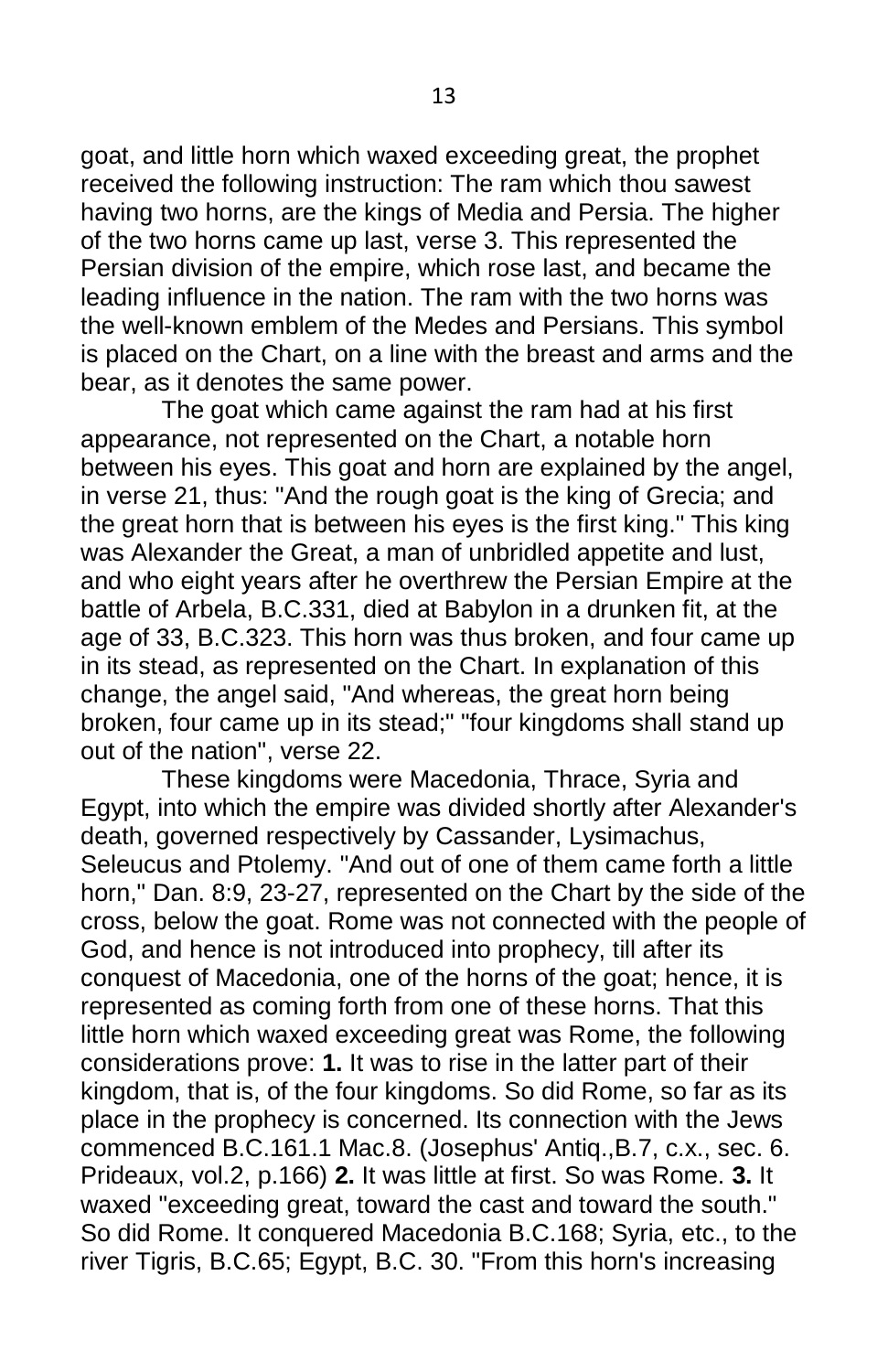toward the *south* and *east* particularly, Sir Isaac Newton infers that it arose in the north-west corner of the goat's dominion, i.e., in Italy; which points directly to the Romans. **4.** "It cast down some of the host and of the stars to the ground." So did Rome; persecuting the disciples and ministers of Jesus as no other power ever did. **5.** "He magnified himself even to the Prince of the host. Thus did Rome, when both Herod and Pontius Pilate conspired against Jesus. **6.** He shall destroy wonderfully ... the mighty and the holy people." Let from fifty to one hundred millions of martyrs make good this charge against persecuting Rome. (See Religious Encyclopedia). **7.** It was the only power which succeeded the four kingdoms which waxed "exceeding great." **8.** In this vision, Grecia succeeds Medo-Persia, just as it had been seen *twice before*; and it is absurd to suppose that the power which follows them in this vision is a *different* power from the one which *twice before* had been seen *succeeding them*, in chapters 2 and 7; and that power was Rome." **9.** "He shall be broken without hand." How clear a reference to the stone cut out without hand which smites the image upon its feet, Chap. 2:34.

It is not inappropriate that the cross is so prominently represented by the side of this horn; for although this power has been able to stand up against the Prince of princes, and put the Son of God to death, the day will come - a day, thank God, now not far distant - when the cross shall triumph, when its day of victory will come and all who have opposed its righteous claims will be broken and destroyed.

#### **THE TWENTY-THREE HUNDRED DAYS**

Besides the symbols of governments contained in Dan. viii, there is a definite period of time brought to view, which claims attention. The diagram of this period is seen in the upper righthand corner of the Chart, the meaning of which will appear as we proceed to consider this period. As recorded in verse 13, Daniel heard one saint ask another the question, how long the vision should be concerning the daily [sacrifice] and the transgression of desolation to give both the sanctuary and the host to be trodden under foot. The angel then addressed himself to Daniel and said, "Unto two thousand and three hundred days; then shall the sanctuary be cleansed." Waiving for the present the question as to what may constitute the sanctuary we wish to ascertain if possible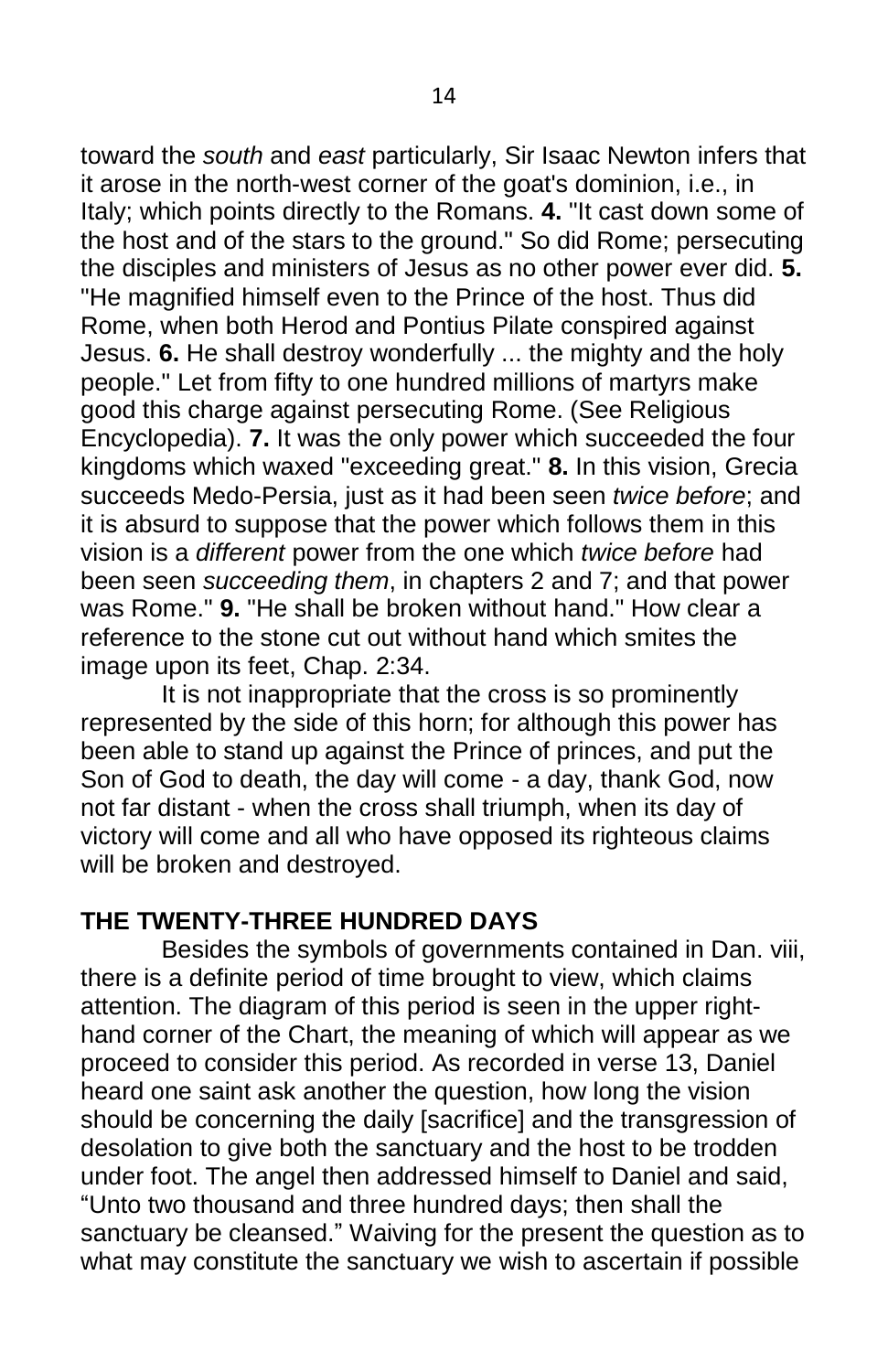the nature, the commencement and termination of this period of time.

There are two kinds of time to be met with in the Bible: literal and symbolic. In symbolic time a day signifies a year. Num. 14:34; Eze. 4:6. Too which class do the 2300 days belong? Being brought in, in connection with acknowledged symbols, it would be both easy and natural to infer that they partook of the nature of the rest of the vision and were symbolic, presenting us with a period of 2300 years. And that such is the case is further evident from the fact, as is shown in the investigation of Dan. 8. that the field of the prophet's vision was the empires of Persia, Greece, and Rome. The 2300 days there given cannot therefore be literal days; for literal days (scarcely six years and a half) would by no means cover the duration of any one of these empires singly, much less embrace so nearly the whole of their existence put together, as they evidently do. They must consequently denote 2300 years. Can we now ascertain the commencement of this period? We answer, Yes; the key to the matter being found in the *ninth*  chapter of Daniel, between which and the eighth there is an unmistakable connection, as we shall now endeavor to show.

After their mention in verse 14, the 2300 days are not again spoken of in chap. 8. All the other parts of the vision are there fully explained; it must have been, therefore, this point concerning the time, that troubled the mind of the prophet, and in reference to this, solely, that he exclaims at the end of the chapter, "I was astonished at the vision, but none understood it." It was in the third year of Belshazzar, B.C.553, that Daniel had this vision of chap. 8. Fifty-three years previous to this time, Jerusalem had been taken by Nebuchadnezzar, and the seventy years' captivity commenced; and thirty-five years before this, the Chaldeans had utterly demolished the city, broken down its walls, and burned the house of God with fire. 2 Chron. 36:19. Daniel had learned from the prophecy of Jeremiah, drawing near their close, in the first year of Darius, B.C.538, as we read in the first verses of Dan. 9; and it is evident that he so far misunderstood the period of the 2300 days as to suppose that they ended with the seventy years of Israel's servitude; therefore turning his face toward the prostrate city and the ruined temple of his fathers, he prays God to cause his face to shine upon his sanctuary which is desolate, verse 17.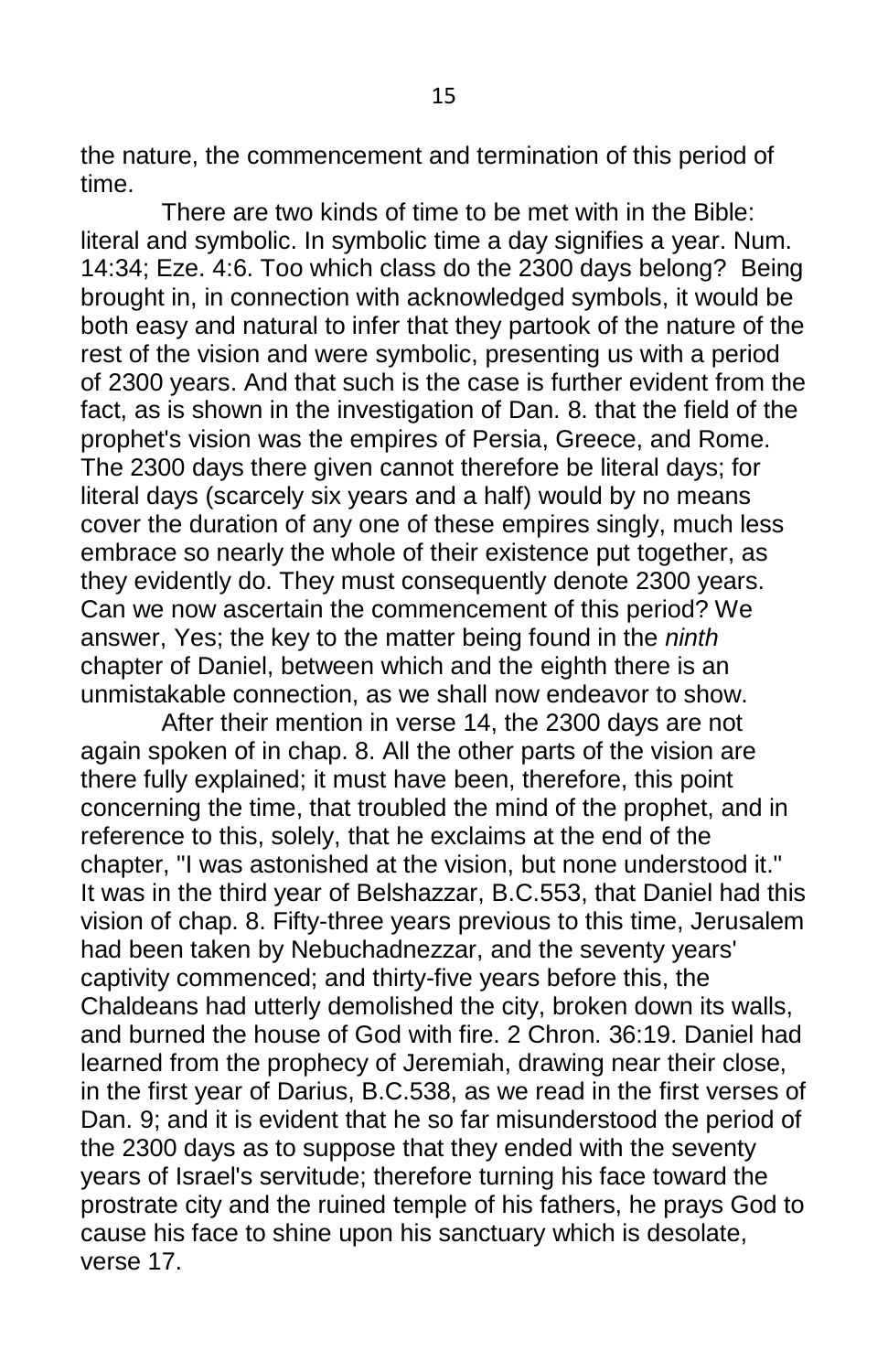"And while I was speaking and praying," says he, chap. 9:20-23, "even the man Gabriel whom I had seen in the vision at the beginning, being caused to fly swiftly, touched me about the time of the evening oblation. And he informed me and talked with me, and said, O Daniel, I am now come forth to give thee skill and understanding. At the beginning of thy supplication, the commandment came forth, and I am come to show thee; for thou art greatly beloved; therefore understand the matter, and consider the vision. *Seventy weeks* are determined upon thy people and upon thy holy city", etc.

That this is a continuation of the explanation of the vision of chap. 8 would seem sufficiently evident without the aid of any special argument to prove it so. But as there is a vital point that hinges upon this fact, we will offer a few reasons which place it beyond the limits of contradiction. **1.** Gabriel had received a charge, chap. 8:16, to make Daniel understand the vision; but at the end of that chapter, Daniel says he was astonished at the vision, but none understood it. Gabriel therefore did not complete his mission in chap. 8: the charge still rested upon him, "Make this man to understand the vision." **2.** The being who came to Daniel at the time of his supplication, was the very same who had appeared to him in the vision at the beginning; namely, Gabriel.

And that he had now come to undeceive him concerning his application of the time is evident in that he says, I am *now*  come forth to give thee skill and understanding. Why did he not give him a full understanding of the vision at first? Because, we answer, he revealed to him all that he was then able to bear; for he fainted and was sick certain days. **3.** Direct reference is made to *the* vision at the beginning; and if that is not the vision of chap. 8: it is impossible to find it. And again, if Gabriel does not explain in chap. 9, what he omitted in chap. 8, it is impossible for any man to show wherein Gabriel fulfilled his commission to make this man understand the vision. But a position which will lead to such a result is utterly unallowable. **4.** When Gabriel commenced his further explanation he did not explain the symbol of the ram; for that he had already explained; he did not explain the goat; for he had likewise explained that; neither did he commence about the little horn; for he had made that plain also in chap. 8. What then did he explain? The very point there omitted; namely, time: *"Seventy weeks* are determined upon thy people, etc. These facts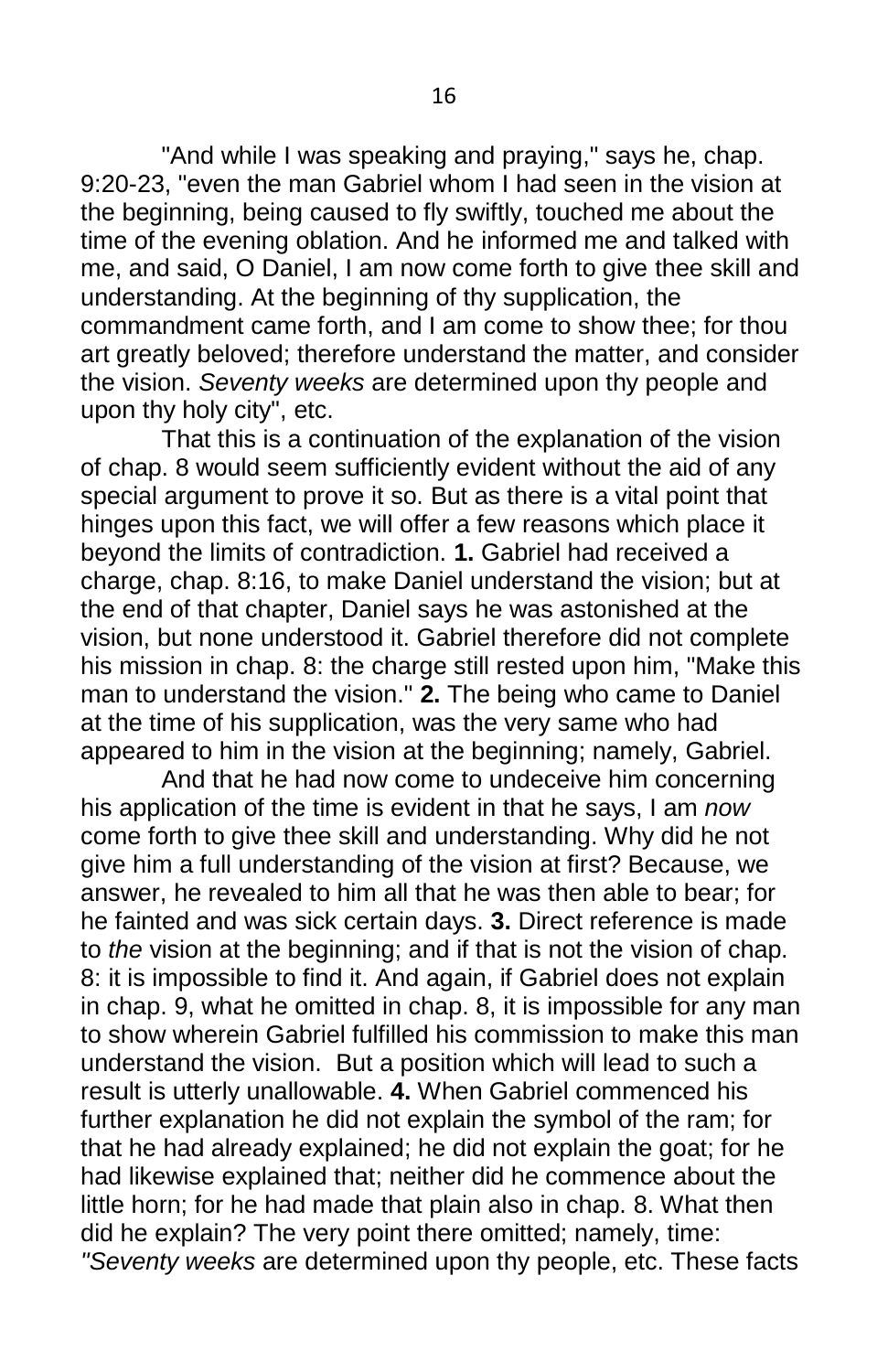are sufficient to show the connection of Dan. 9, with the vision of chap. 8. But how do the words of Gabriel, "Seventy weeks are determined upon thy people", etc., explain the period of the 2300 days? The answer is. The word rendered determined, signifies literally, *cut off*. Gesenius in his Hebrew Lexicon thus defines it: "Properly, to *cut off*; tropically, to divide, and so to determine, to decree." The Englishman's Hebrew Concordance says, "Determined, literally, divided." From what period are the seventy weeks divided, or cut off? From the 2300 days; for there is no other period given from which they can be taken; and this is placed beyond a doubt by the connection of the two chapters, which has already been proved.

Having now ascertained that the 70 weeks of Dan. 9: are the first 490 years of the 2300 days, and that consequently the two periods commence together, we further learn that this period of weeks dates from the going forth of a commandment to restore and build Jerusalem. Dan. 9:25. If then we can definitely locate this commandment, we have the starting-point for the great period of the 2300 years. The Bible furnishes us with four tests by which to determine when the true date is found: **1.** From the time of the commandment, 49 years were to witness the completion of the street and wall of Jerusalem. Dan. 9:25. **2.** Three-score and two weeks from this time, or, in all, 69 weeks, 483 years, were to extend to Messiah the Prince. Id. **3.** Sixty-nine and a half weeks were to extend to the crucifixion; the cessation of sacrifice and oblation in the midst of the week, verse 27. **4.** The full period of 70 weeks was to witness the complete confirmation of the covenant with Daniel's people. In the 7th of Ezra we find the decree for which we seek. It went forth in B.C.457. Much concerning this decree, and the date of its promulgation, for brevity's sake we are compelled to pass.

Concerning it, we can only remark, **1.** It contained all the elements necessary to constitute such a decree, and when carried out, resulted in the thorough restoration of the Jewish state. It answered the prophecy fully in this respect. **2.** From the commencement of the work by Ezra, to the last act of reformation by Nehemiah, were just forth-nine years, which is the exact period allowed in the prophecy to this work. **3.** As this decree went forth B.C.457, the 69 weeks or 483 years which were to extend to the Messiah the Prince, reckoned from the commencement of the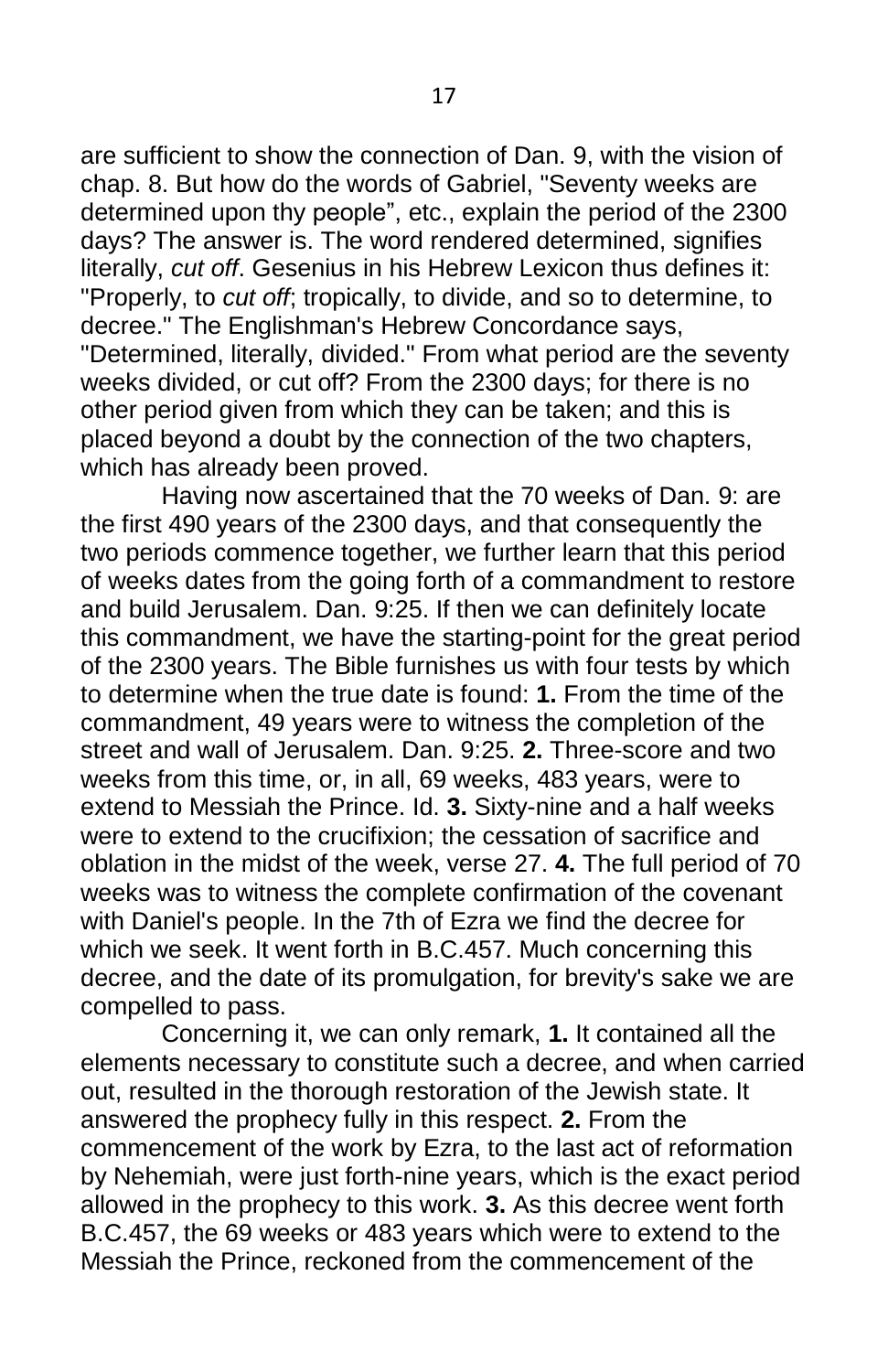work in the autumn of that year, bring us to the autumn of A.D.27, when our Lord was baptized by John in Jordan, and went forth preaching "the time is fulfilled." Mark 1; Luke 3:22, margin. Three and a half years from this, to the midst of the seventieth week, bring us to the spring of A.D. 31, where, according to Dr. Hales, the Council of Caesarea A.D.196, the Alexandrian Chronicle, etc., the crucifixion took place. Three and a half years more, the last half of the week, terminate the 70 weeks or 490 years in the autumn of A.D.34, where Hales, Usher, and Pearson, place the martyrdom of Stephen, the first persecution, and the formal rejection of the gospel by the Jewish Sanhedrin.

Here, then, we stand at the end of this great period which Gabriel in his explanation of the 2300 days, told Daniel was cut off upon Jerusalem and the Jews. There is this one grand fact yet to be noticed: If the first 490 years terminated in the autumn of A.D.34, *the whole period ends in the autumn of* A.D.1844. For 490 taken from 2300 leave 1810; and 1810 added to A.D.34, where the 490 terminate, make 1844.

A reference to the diagram will now show all these facts beautifully illustrated: 1. The upper line of the diagram represents the whole period of 2300 days. The 70 weeks, or 490 years, are shown cut off, leaving a remainder of 1810 years. 2. The 70 weeks, shown cut off in the first line, are shown on an enlarged scale in the second line, illustrating the division of that period as mentioned in the prophecy, into seven weeks, three-score and two (sixty-two) weeks, and one week: the first division of seven weeks, or 49 years, covering the period of the rebuilding of Jerusalem, the 62 weeks reaching to the Messiah the Prince, and the one week showing the time during which he should confirm the covenant, the first half by his own personal ministry, and the last half of that period "by them that heard him." Heb. 2:3. 3. The one week shown cut off at the end of the second line of the diagram is again represented on a larger scale in the third line, showing its commencement, division, and termination. It commenced with the ministry three and a half years, to the midst, or middle, of the week, when by the cross He caused the sacrifice and oblation to cease, as represented. The remaining three and a half years extend to A.D.34, where the 70 weeks, or first 490 years of the 2300, expire, as already shown. For a full application of this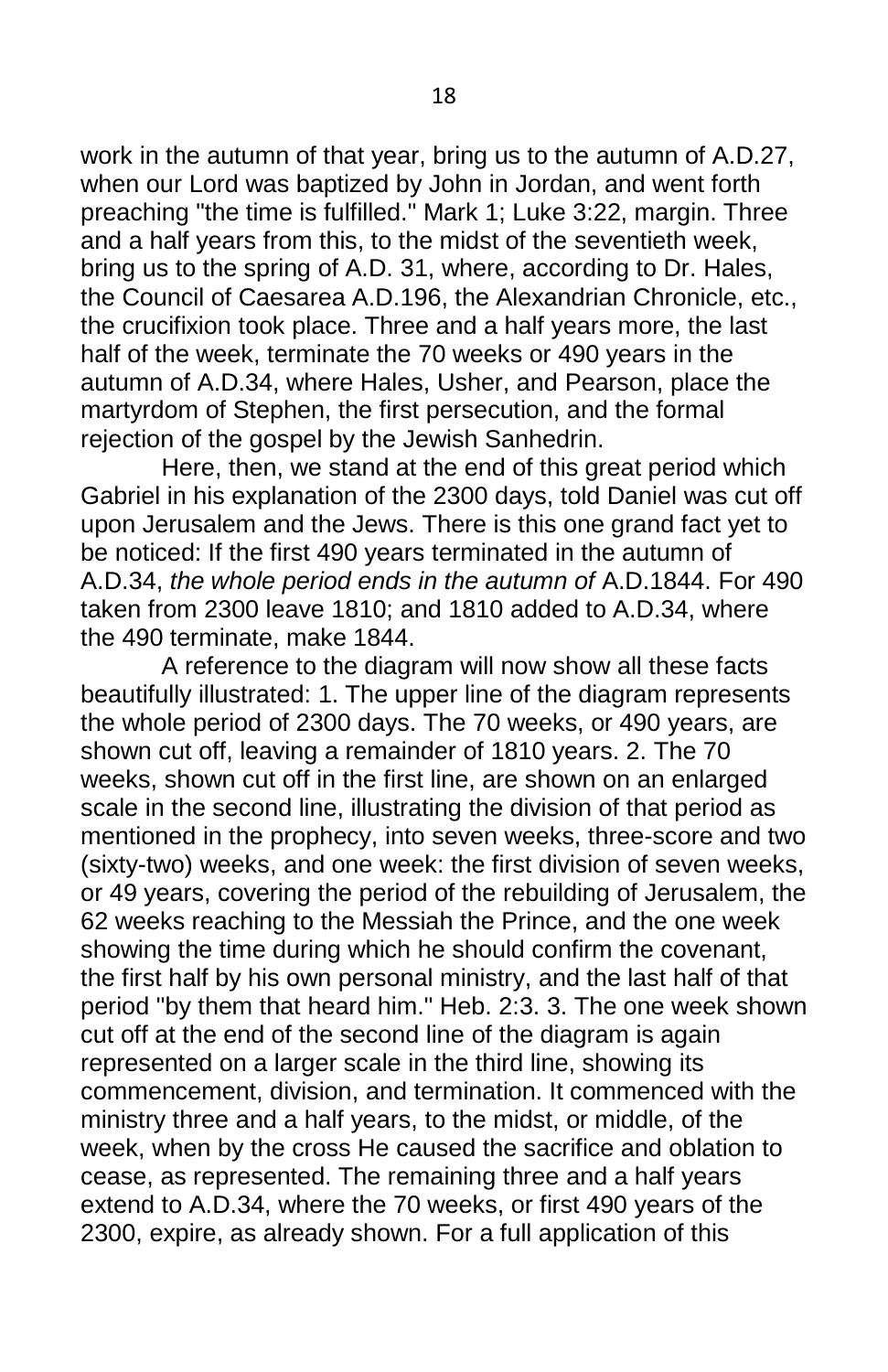argument, and the event to mark the termination of these days, see pamphlet on the sanctuary and 2300 days.

#### **THE SANCTUARY**

The beautiful illustration of Sanctuary, seen in the lower central portion of the Chart, is, as the reader will at once understand, a floor view; though the furniture is represented in perspective. At the left as we pass the entrance or door, stands the golden candlestick with its seven lamps. Opposite that on the other side of the building stands the table of shew bread. Further on in the center of the Holy Place, we see the golden alter of incense. Beyond that the second veil divides the Holy from the Most Holy Place. Passing in through this veil we behold as the furniture of the second apartment the ark of God's testament, so called because in it were deposited the tables of stone, on which were written the ten commandments. The cover of the ark was called the mercy-seat. On either end of the mercy-seat were two small cherubim of beaten work of solid gold. And when the Sanctuary was incorporated into the temple of Solomon, large cherubim, overlaid with pure gold, were placed on each side of the ark, as shown in the illustration.

A full description of the Sanctuary and its instruments is found in Ex.25 and 31. We present here only a brief synopsis of the arguments and scriptures which show what constitutes the Sanctuary, and the important place it occupies in the great plan of redemption. 1. Sanctuary is defined to be a holy or sacred place. (Cruden, Walker, Webster.) It is a dwelling-place for the Most High. Ex. 25:8. 2. It cannot therefore be the earth; for the earth will not bear one of the above definitions; and of the 146 times of the occurrence of the word sanctuary in the Bible, it is not once applied to the earth. 3. It is not the land of Canaan. Substitute "the land of Canaan" for "the earth," and read the above. See also Josh. 24:26. For an explanation of Ex. 15:17 see Ps. 78:53-54, 69. 4. It is not the church; if it is, who are the "host" or worshipers, that are invariably connected with it; Dan. 8:13. Compare Dan. 9:26, with Matt. 16:18. 5. It was built by the children of Israel. Ex. 25:8- 9; xxxv-xl; 2 Chron. 20:8. 6. It had two apartments - the Holy Place and the most Holy Place. Ex.26:33-34; Lev.16:2. In the first apartment were the candlestick, the table of shew bread, and the altar of incense. In the second were the ark which contained the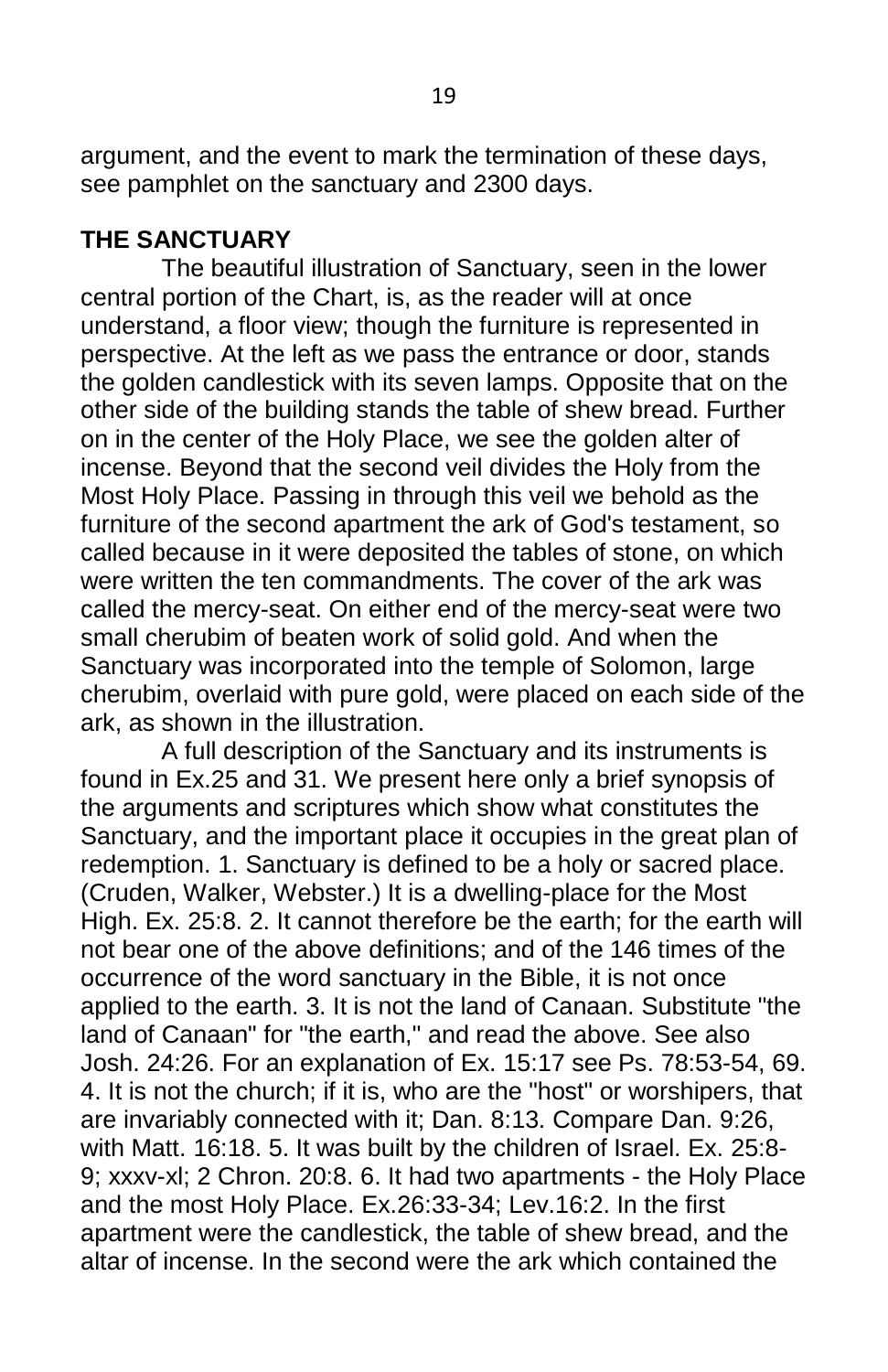tables of the covenant, and the cherubim, Heb. 9:1-5. That the covenant here referred to is the Ten Commandments; see Ex. 31:18; 32:15-16; 34:28; Deut. 4:13; 9:9-11; 10:4. 7. In this Sanctuary the priests ministered. Ex. 28:41, 43; 29:30; 35:19; Lev. 4:6-7, 16-17; 16:2-9; Heb. 9:6-7; 13:11, etc. 8. The transgressor confessed his sin over the head of his victim, thus transferring his guilt to it. The victim was slain, and the blood bearing that guilt was sprinkled by the priest within the Sanctuary had to be freed once a year; and this service was called its cleansing. Lev. 1:4-5; 4:6; 16:16, 33; Heb. 9:7. This cleansing was performed with blood. Lev. 16:15-16, 18-19, 32-33; Ex. 29:36, 37; Heb. 9:22-23. 10. This Sanctuary was not an original building, but was made after the pattern of a greater and more perfect tabernacle, which must therefore be the great antitype of this earthly building, and must take its place when the latter has served its purpose. Ex. 25:9, 40; 26:30; Acts 7:44; Heb. 8:5. When the tabernacle of Moses gave place to the temple of Solomon, it was still according to the pattern. 1 Chron. 28:10-13, 19. 11. This was the Sanctuary of the first covenant, Heb. 9:1, and was destroyed by Titus in A.D.70, Dan. 9:26. For a historical record of this event, see Josephus' Wars, book 6, chap. 6, sec.5. 12. *This was a type or figure of the Sanctuary of the New Covenant*, WHICH IS IN HEAVEN. Heb. 8:1-5; 9:23-24; Ps. cii,19.

The heavenly Sanctuary resembles the earthly in that, 1. It has two holy places. Heb. 9:24. See also, verses 8 and 12, and chap. 10:19, in each of which texts the words rendered "holiest," and "holy place," are plural in the original, and should be so rendered, holy places, as they are in many translations. Compare, also, Ex. 26:31-35, and 30:1, 6, with Rev. 4:1, 2, 5; 8:3-5. 2. It contains the law (covenant or testament). Rev. 9:19. Here is brought to view the ark, in the temple or Sanctuary in Heaven; and the ark was used as the depository of the tables of the covenant or Ten Commandments. Ex. 25:21,22; 26:33-34; xl,20-21; 1 Kings 8:6-9; Heb. 9:1-4. 3. It has a service of priesthood. Heb. 6:19, 20; 8:1-5; 9:24; 10:19-21. 4. Christ bore our sins in his own body on the tree [Pet.2:24]; and through his ministration our sins, when we confess them to him, are transferred to the Sanctuary above, rendering it *in this sense only*, Impure. Nothing less can be argued from the type. 5. It is therefore to be cleansed. Dan. 8:14. This text must refer to the heavenly Sanctuary; for the earthly was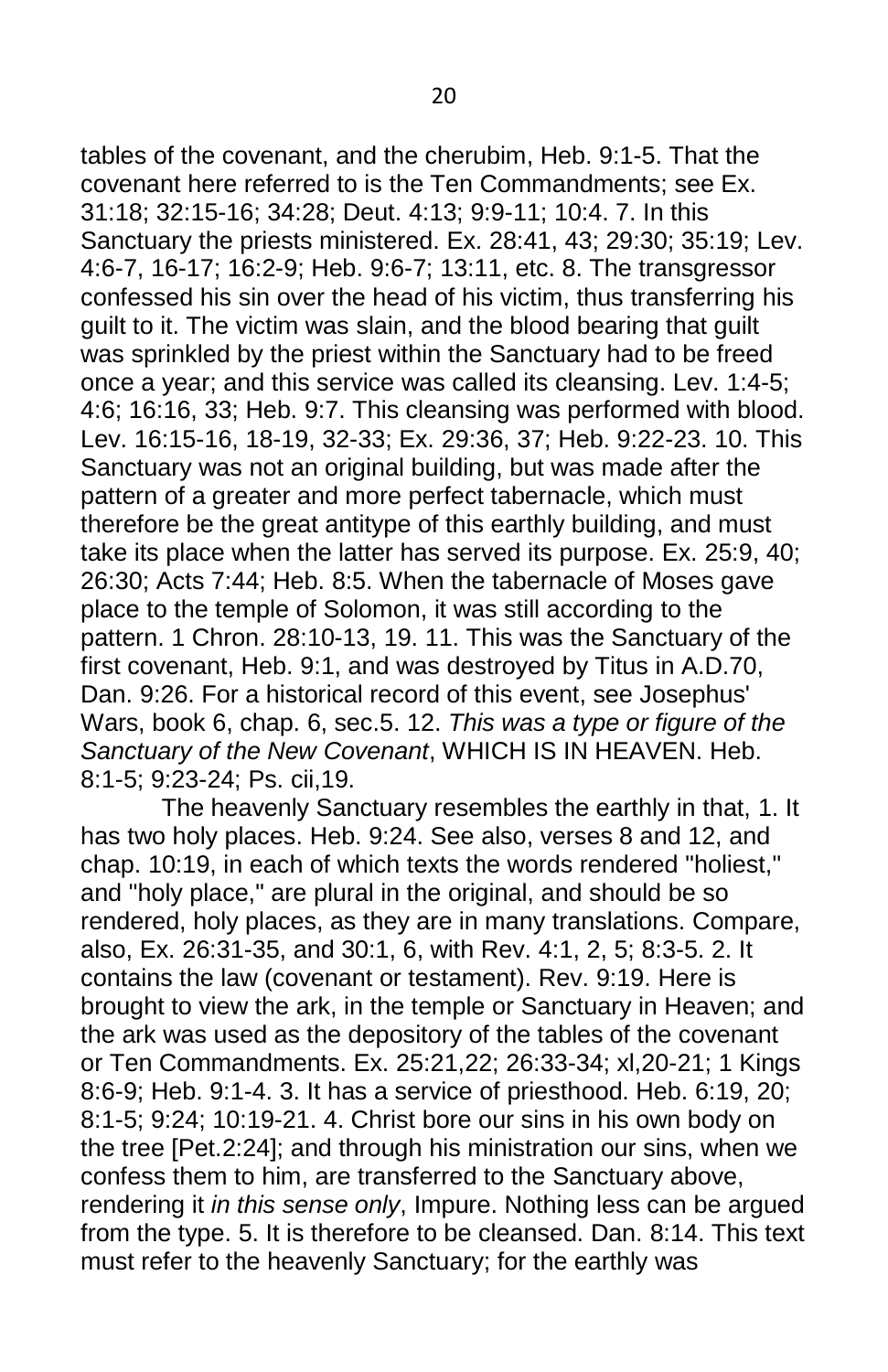destroyed only 526 years after the 2300 commenced. This cleansing of the heavenly Sanctuary is accomplished with blood. Heb. 9:11-12, 23-24. 6. When the glory of the Lord filled the tabernacle, or temple, in the type, there was no ministration, 1Kings 8:10-11. So it will be in the antitype, Rev. 15:8. 7. The most holy place in the type was entered only on the Day of Atonement. Lev. 16:2, 12-15, 29-30; Heb. 9:7. So it is in the antitype, Rev. 9:19. Cleansing the Sanctuary and making the atonement are identical works.

And what could be more befitting than that a work of such momentous importance, the last ministration of mercy by our great High Priest, the closing up of the work of salvation for the world, should be introduced by the termination of a great prophetic period? What point of more thrilling interest and importance could be made known than the commencement of the great, though brief period of examination and decision of the characters of men? When this is finished, the great decree of Rev. 22:11 will go forth: "He which is filthy let him be filthy still, and he that is holy let him be holy still."

#### **OUR DISAPPOINTMENT IN 1844**

The reason why the expectation of those who were looking for the Lord to come in 1844, were not realized is clearly explained by the subject of the Sanctuary. The prophetic command had been given to write the vision and make it plain upon tables, that he may run that readeth it. Hab. 2:2; Isa. 30:8. And this had been fulfilled. All was apparently so plain that he that ran might read and understand it. And yet this same prophecy implied a disappointment in the next verse. "For the vision is yet for an appointed time; but at the end it shall speak and not lie. Though it tarry, wait for it; because it will surely come, it will not tarry", Hab. 3:3.

A person or thing cannot be said to tarry till the time passes at which it was expected. We were sure that no mistake had been made in the time, and in that we were correct; but we mistook the events to transpire at the end of the days. The testimony adduced relative to the Sanctuary shows us that not the coming of the Lord, but the cleansing of the Sanctuary was the work to take place at that time; and that we were only warranted to expect from the declaration, "Then shall the Sanctuary be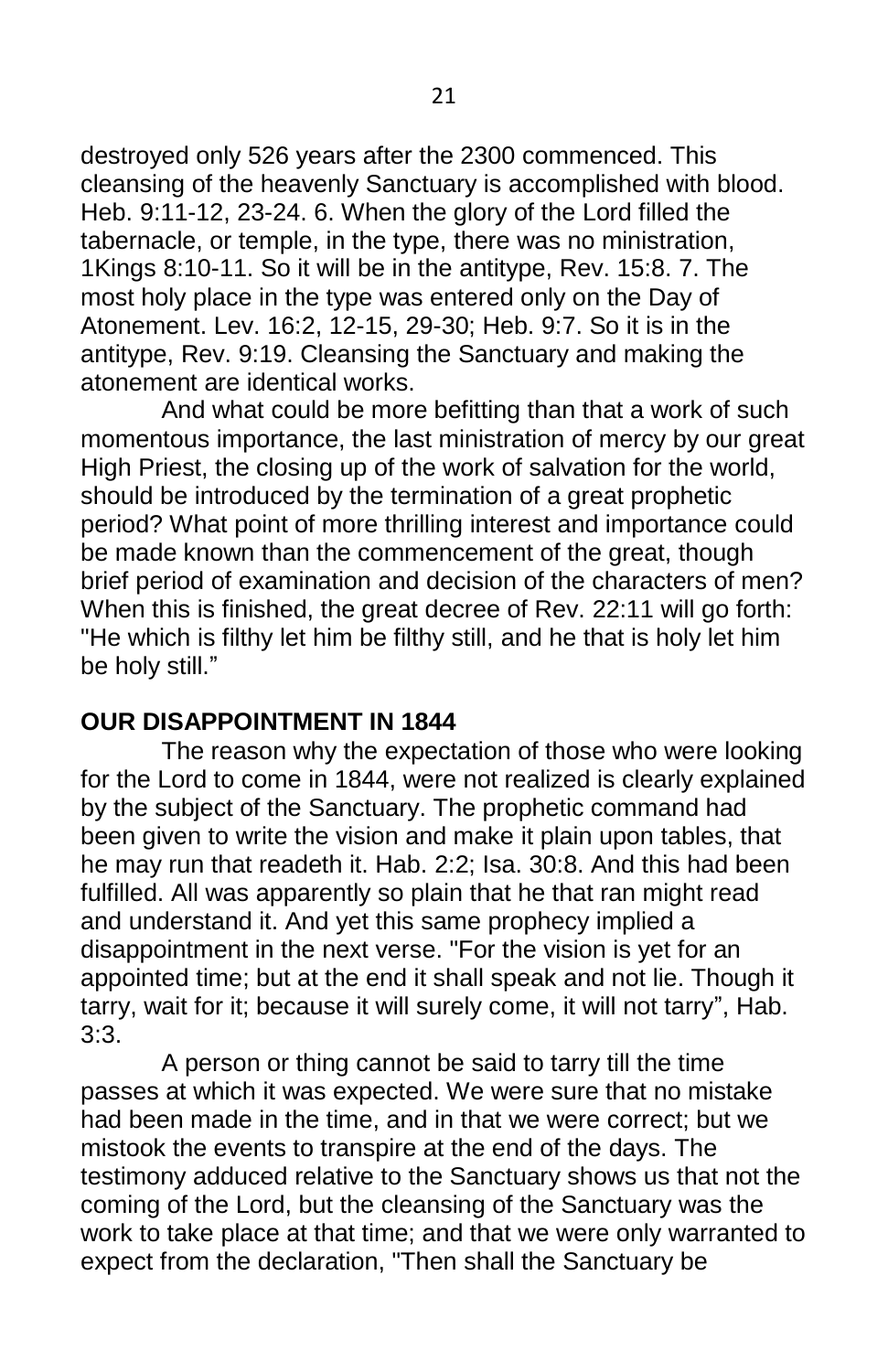cleansed", Dan. 8:14, that at the end of the days our great High Priest in the heavenly Sanctuary, would enter within the veil into the most holy place, to perform before the ark of ten commands, the last act in his ministration. Having, since his ascension, ministered in the first apartment of the heavenly Sanctuary, as foreshadowed by the ministration of the priests in the earthly tabernacle, we believe that at the end of the days in 1844 He entered the most holy place and commenced, according to the prophecy, that work which is called the cleansing of the Sanctuary.

# **THE THREE ANGELS OF REVELATION 14**

At the left of the Sanctuary we have the illustration of three angels flying through heaven, followed by a royal personage coming in the clouds of heaven with power and glory. These angels are the three angels brought to view in Rev. 12:6-12. When we talk of the first, second and third angel's messages, we are frequently accused of being fanciful in our ways of Scripture. But we wish to ask plainly every person who respects the sacred text, if there are not three angels spoken of in Rev. 14, in consecutive order, the last called the third, by which the other two are recognized as the first and second? 2. Have they not each a special message to proclaim? 3. Is it not therefore eminently proper and scriptural to speak of the first angel's message, the second angel's message, and the third angel's message? All must admit that it is. Let no fault, then, be found with our phraseology of these messages, while we proceed to offer a few reasons for our application of them.

Like most other agents introduced in the book of Revelation, we believe these angels to be symbols. That they are not merely literal angels is certain, from the fact that they are commissioned to preach the everlasting gospel, and associate truths. But in the proclamation of the gospel, literal angels are not employed. This work is committed unto men [Matt. 28:19; Mark 16:15; 2 Cor. 4:1-7; 5:18]; and we therefore conclude that they symbolize classes of religious teachers, with special and important truths.

We now inquire after the time of these proclamations, to which, however, but a brief space can be allotted in this work. Of the scene immediately following the third angel's message there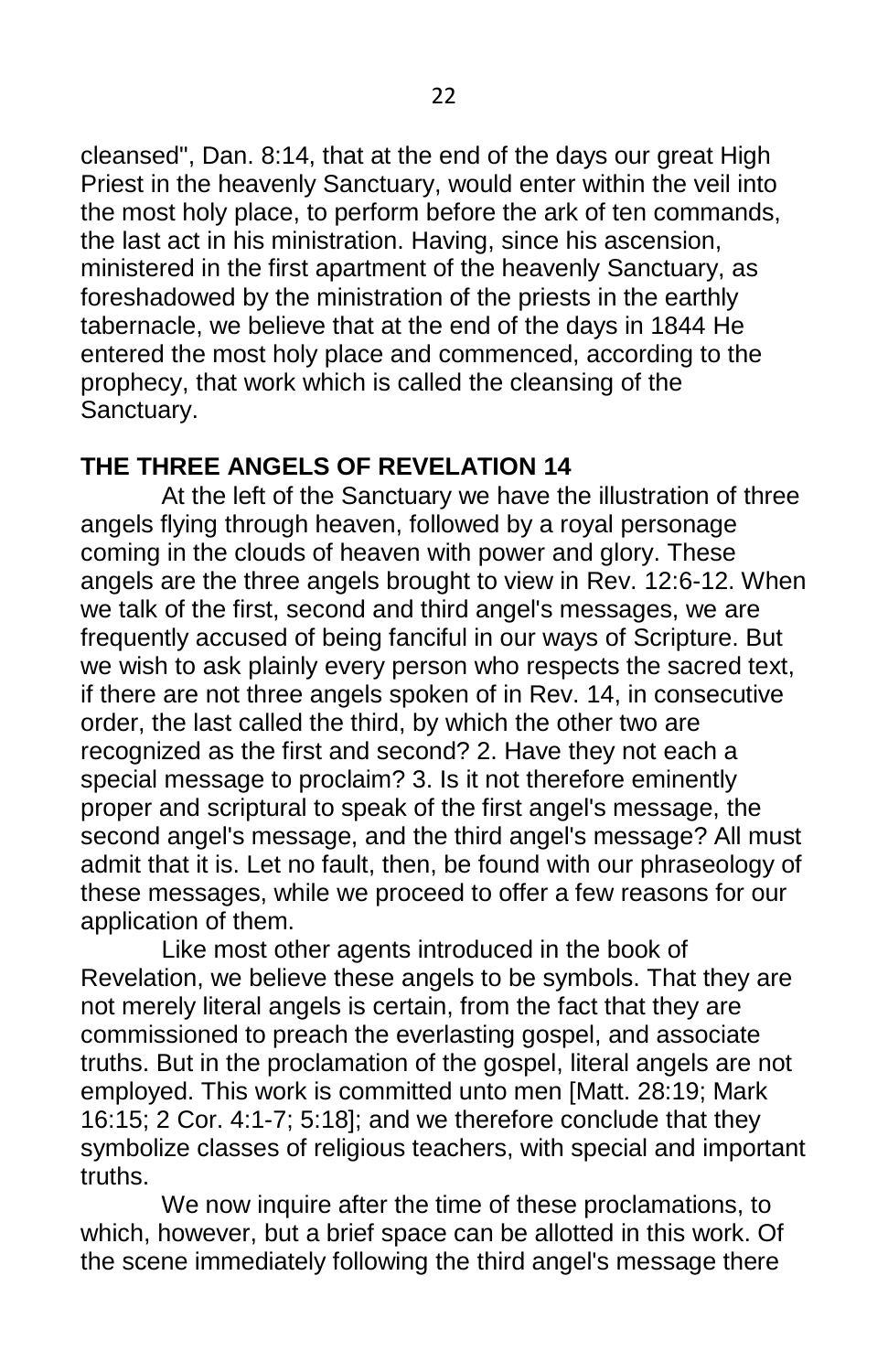can be no doubt. The one like unto the Son of man, verse 14, seated on a white cloud, is evidently a symbol of the Lord Jesus coming in the clouds of heaven, These messages therefore go forth *previous* to the coming of Christ, and extend *to* that event. We are therefore warranted to look for the *third* message, at least, immediately preceding the coming of the Son of man. The other message go forth before this; but how long before? Not long ages, as some contend, from the fact that the messages are connected together in unbroken succession; and from the fact, also, that the first of these proclamations is, "The hour of his judgment is come," bringing to view a scene closely connected with the Second Advent. Such a proclamation as this was not made by the apostles. Paul reasoned of a judgment *to* come, Acts 34:25, not of one immediately impending. They declared moreover that the day of the Lord was not in their day, at hand, 2 Thess. 2:2. Martin Luther and the other reformers did not give this message; for he placed the judgment in the future from his day about 300 years. In short, no movement can be found in the past history of the church to answer to this message except the great movement on the Second Advent question, which has taken place within the memory of this generation. For a full discussion of these subjects the reader is referred to a pamphlet entitled, "The Three Messages of Rev. 14", published at this Office. The illustrations will present to the mind of the reader, at a glance, the order of these events, and the application of them, which will be found abundantly sustained in the work above mentioned.

## **THE FIRST MESSAGE**

"And I saw another angel fly in the midst of heaven, saying with a loud voice, Fear God, and give glory to him; for the hour of his judgment is come", verses 6,7. This was fulfilled in the special proclamation of the everlasting gospel, based on the prophecies and termination of the prophetic periods between the years 1837 and 1844.

# **SECOND MESSAGE**

"And there followed another angel, saying, Babylon is fallen, is fallen", verse 8. This was fulfilled from the spring to the fall of 1844. Babylon, (mixture, confusion) was a lifeless and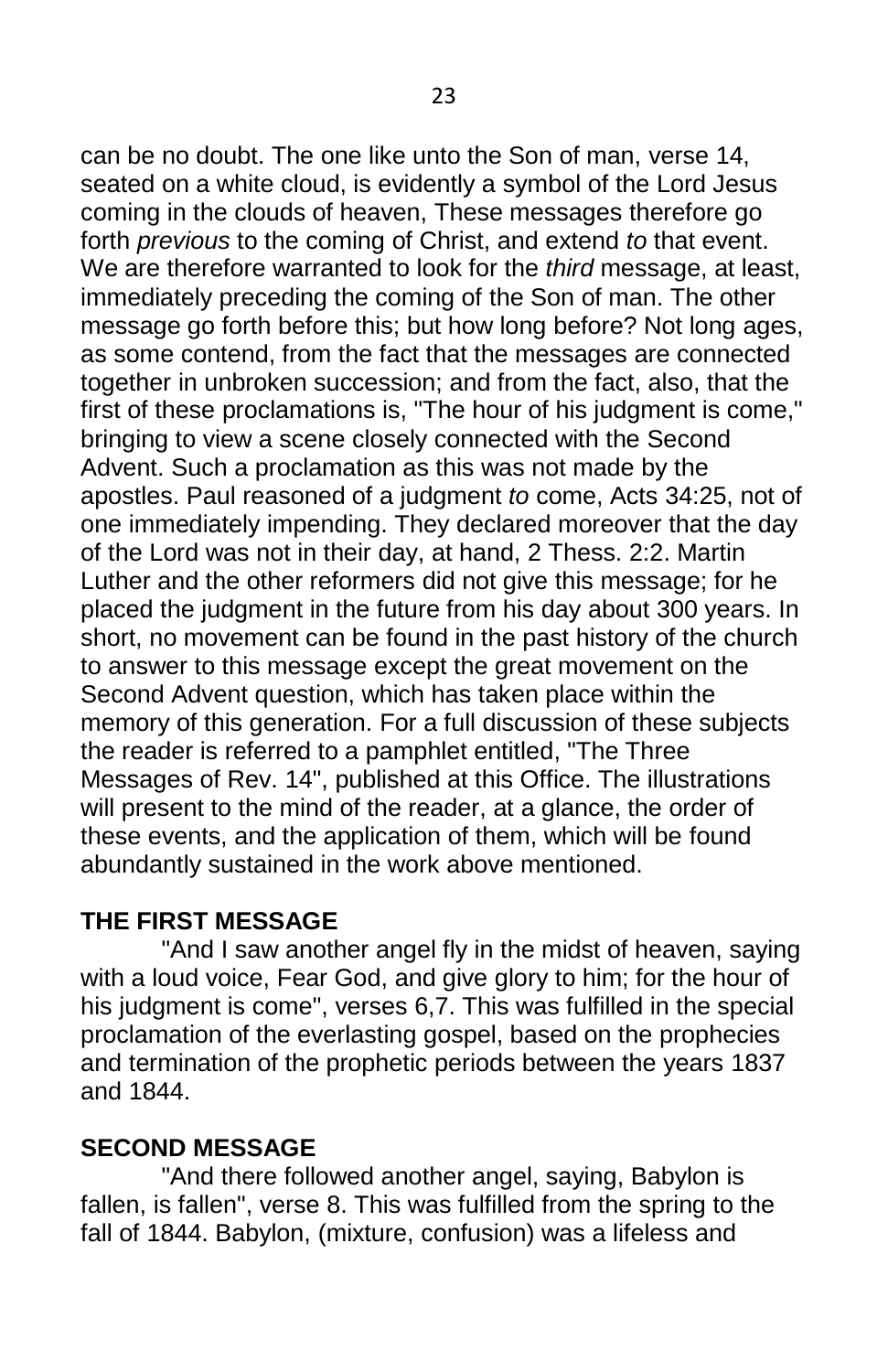divided Christianity. Its fall was a moral one. Caused by the rejection of the first message; the proclamation of the advent.

## **THIRD MESSAGE**

"And the third angel followed them, saying with a loud voice, If any man worship the beast, and his image, and receive his mark in his forehead, or in his hand, the same shall drink of the wine of the wrath of God, which is poured out without mixture into the cup of his indignation; and he shall be tormented with fire and brimstone in the presence of the holy angels, and in the presence of the holy angels, and in the presence of the Lamb: and the smoke of their torment ascendeth up forever and ever: and they have no rest day nor night, who worship the beast and his image, and whosoever receiveth the mark of his name. Here is the patience of the saints: "here are they that keep the commandments of God and the faith of Jesus", verses 9-12. This message is now going forth. The proclamation is based upon the closing sanctuary work upon which our High Priest entered at the close of the 2300 days in 1844.

"The temple of God was opened *in* Heaven," says the apostle, Rev. 11:19, "and there was seen in his temple the ark of his testament." The ark was a depository of the tables of the testimony, or Ten Commandments. Ex. 25:21; 31:18. And hence the declaration, "Here are they that keep the commandments of God, and the faith of Jesus." The faith of Jesus, of course, includes everything contained in the New Testament. The commandments of God must therefore be something separate and distinct from this, and can only refer to the ten which he spoke with an audible voice from the summit of Sinai.

The very next event in this line of prophecy is thus described by the apostle: "And I looked, and behold, a white cloud, and upon the cloud one sat like unto the Son of man, having on his head a golden crown, and in his hand a sharp sickle. And another angel came out of the temple, crying with a loud voice to him that sat on the cloud, Thrust, in thy sickle, and reap; for the time has come for thee to reap; for the harvest of the earth is ripe. And he that sat on the cloud thrust in his sickle on the earth; and the earth was reaped", verses 14-16.

In this person upon the cloud we have a symbol of the Son of man coming in the clouds of heaven, in fulfillment of the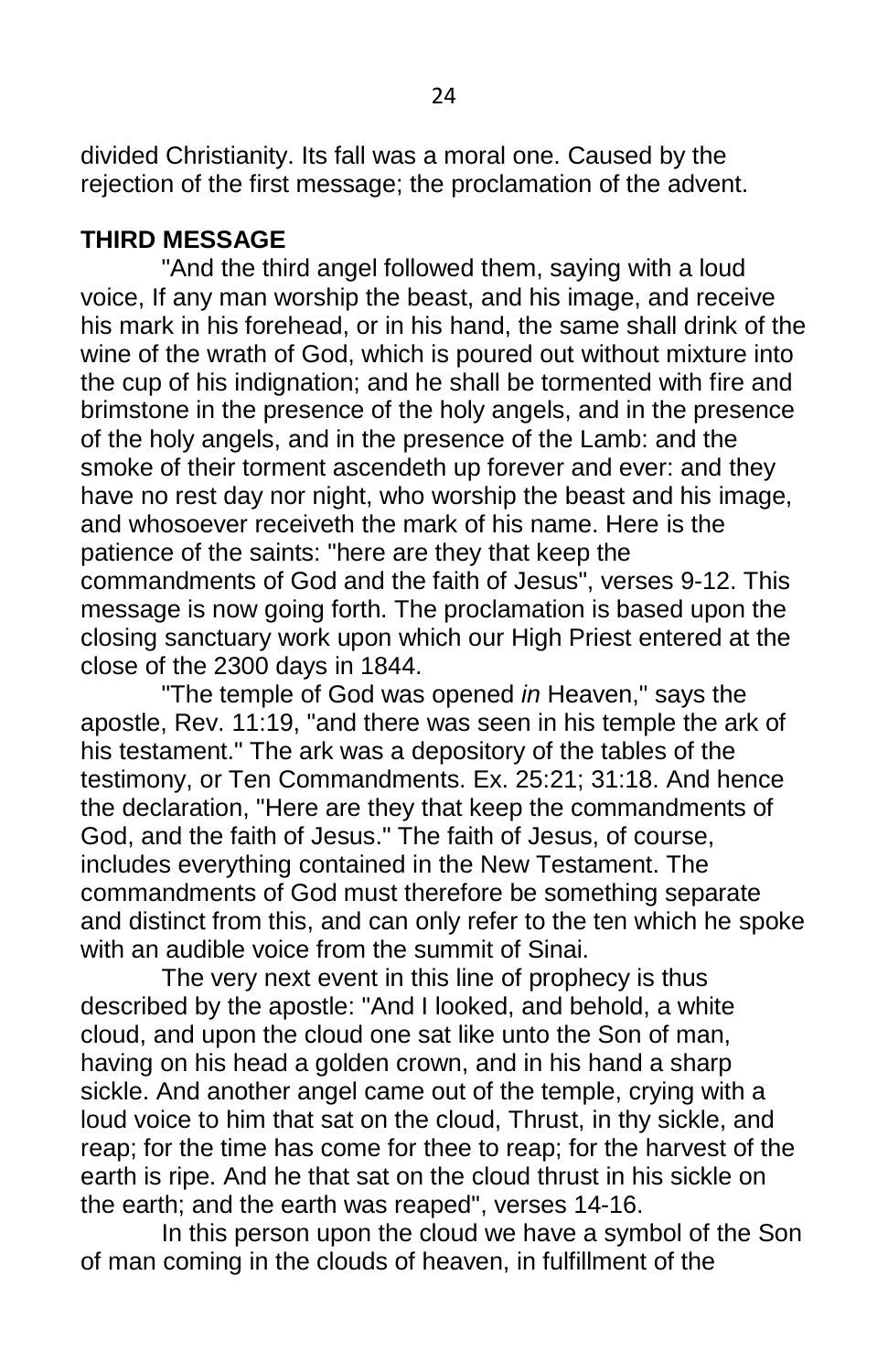promise made by the angels to the men of Galilee, when they said, "This same Jesus which is taken up from you into Heaven, *shall so come in like manner as ye have seen him go into Heaven*" Acts 1:11. Then will his elect be gathered with a great sound of a trumpet. Matt. 24:31. This is, the next great event in this series, for which we are to look.

## **THE DRAGON AND BEASTS OF REV. 12 & 13**

In this line of prophecy, brought to view in the chapters of Revelation given above, we have the fourth kingdom of Daniel's vision, that is, Rome, again presented; and again it is found necessary to vary the symbols, in order to bring out still other particulars, concerning this strange and complicated power, Satan's master-piece of earthly kingdoms. The three preceding kingdoms, Babylon, Medo-Persia, and Grecia, having passed away when John lived, through whom the book of Revelation was given, he commences with ROME in its PAGAN FORM.

Chap. 12:3-4. "And there appeared another wonder in heaven, and behold, a great red dragon, having seven heads and ten horns, and seven crowns upon his heads." It will be observed that this dragon has the same number of horns that the nondescript beast of Dan vii, does. The new feature that is here introduced is the seven heads, which mean the seven forms of government that, have existed in the Roman Empire. These are commonly enumerated as follows; 1. The Kingly. 2. The Consular. 3. The Decemvirate. 4. The Dictatorial. 5. The Triumvirate. 6. The Imperial. 7. The Papal. (See Ency. Americana.) John lived under the 6th form. Five had fallen, and one was "not yet" in his day. "And the dragon [Rome, Pagan] stood before the women [the church], to devour her child, [Christ] as soon as it was born." See Matt. 2. NOTE that the Devil is also called a dragon, in verse 9. His has been the master spirit, actuating more or less all the beasts of Daniel's and John's visions. Preeminently was this the case with Pagan Rome, hence the earthly power, as the outward medium, here takes the symbol of the one who inspired its action.

In Rev. 8 we have another symbol brought to view; namely, a beast with the body of a leopard, feet of a bear, and mouth of a lion, having seven heads and ten horns, and upon his horns ten crowns, verse 12. To this beast the dragon gives his seat, his power, and great authority. To whom did Pagan Rome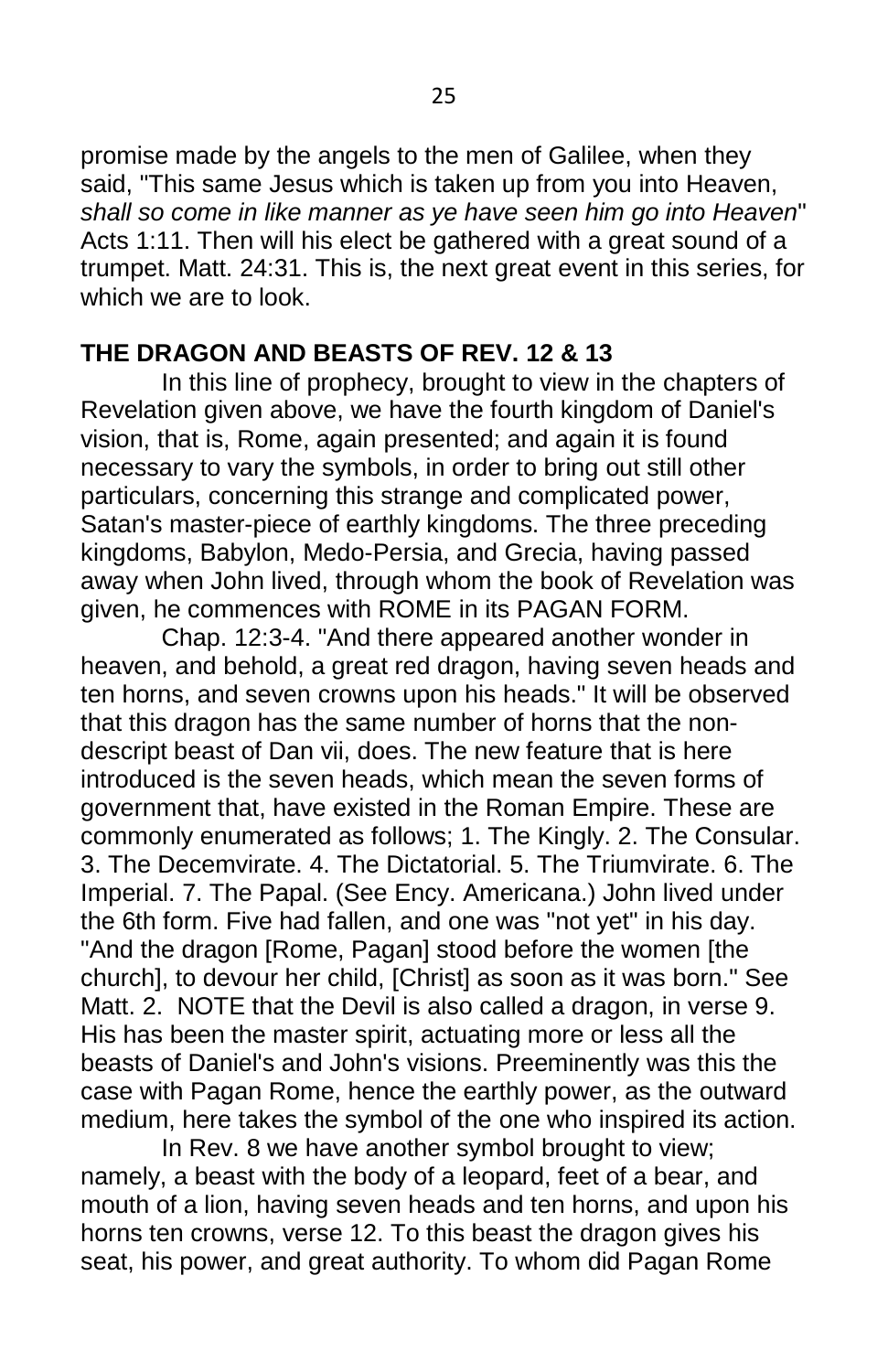give its seat [the city of Rome], and power, and great authority? Answer: To the PAPACY. This beast is further shown to represent the Papacy, from its being identical with the little horn of the fourth beast of Dan. 7. 1. The little horn was a blasphemous power. "He shall speak great words against the Most High." Dan. 7:25. So also does the beast of Rev. 13:6 do the same. "He opened his mouth in blasphemy against God." 2. The little horn made war with the saints and prevailed against them. Dan. 7:21. This beast also, Rev. 8:7, makes war with the saints and overcomes them. 3. The little horn had a mouth speaking great things, Dan. 7:8, 20. So also did the beast of Rev. 13:5. 4. Power was given to the little horn of Dan. 7:25, for a time, times, and the dividing of time - 1260 years. To this beast also power was given 42 months, that is, 1260 years. 5. At the end of that specified period, the dominion of the little horn was to be taken away. Dan. 7:26. At the end of the same period, the beast of Rev. 13 was himself "to be led into captivity", verse 10. Bonaparte fulfilled both in his capture of the Pope. Who can fail to see their identity?

At this point of time John beheld *another* beast coming up, having two horns like a lamb. This beast is for a while contemporary with the one above: for he exerciseth all the power of the first beast before him [*enopion*, in his presence]. We understand this to be a symbol of these United States, from the following specifications: 1. Its location. All Europe is occupied by the first beast and his ten horns. We cannot look *there* for *another*  beast. Whatever power arises there, must be apart of the first beast, or one of his horns. Consequently we must look for the twohorned beast to *another continent*. 2. The time of its rise. At the time of the captivity of the Pope, 1798, there was no other notable power "coming up," except these United States. 3. The manner of its rise. It comes *out of the earth*; that is, in a quiet, peaceable manner; unlike the other beasts which came up out of the sea, arising through wars and commotions. 4. Its character. It has two horns like a lamb. The lamb feature is a fit emblem of the *profession* and the early acts of this government. But it speaks like a dragon, a fit emblem of the *practice* of this hypocritical nation. Look at the Declaration of Independence, and the Constitution; and then look at slavery, look at the religious intolerance, the corruption and oppression existing throughout the land. A further development may be expected in the future. 5. The form of its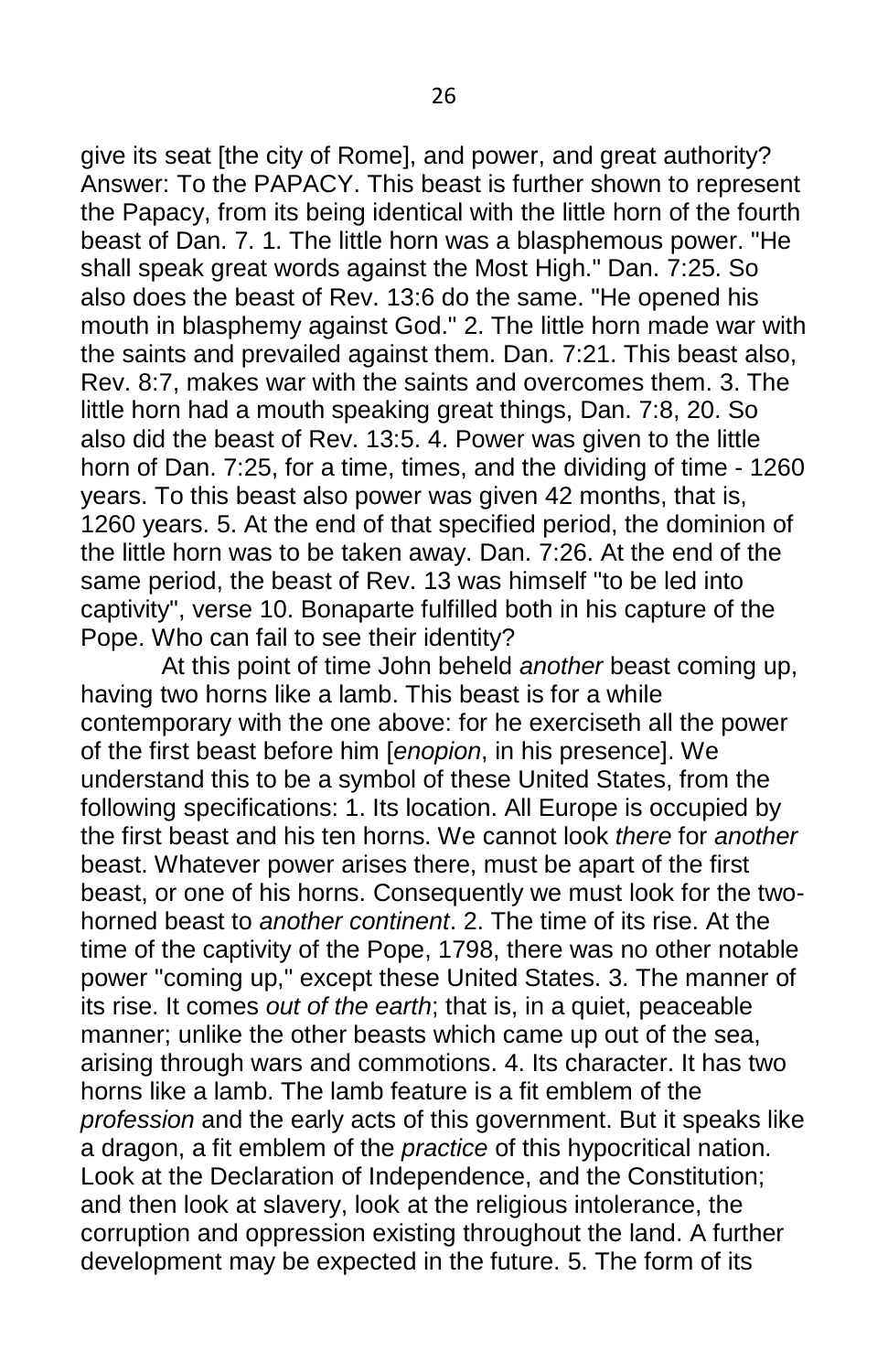government. There are no crowns upon its horns, which show that the government is not monarchical. Verse 14 [Rev. 8] shows it to be a republican: "Saying to them that dwell on the earth, that *they*  should make an image to the beast," etc. This is not the language of a government, the power of which is vested in a supreme and absolute head. It is the voice of a nation, in the government of which *the people* participate- fixing it again to these United States. 6. It is a government which tolerates *slavery*; for it embraces within its jurisdiction "both free and *bond*", verse 16. All the great powers of the earth have now abolished slavery, except the United States. 7. Its acts, "It doeth great wonders," etc. We need but refer here to the astonishing application of steam power to various purposes, the wonderful discoveries concerning electricity, and its application to the magnetic telegraph, etc.; but more especially the wonders and mysteries of modern Spiritualism, all of which have emanated from this country, and arrested the attention of the nations of the earth.

Its two horns fitly denote the two great branches of power that exist in this Republic, commonly designated Ecclesiastical and Civil, Religious and Political Protestantism and Republicanism, or Church and State. It will be seen by comparing Rev. 13:14, with chap.19:20, that the two-horned beast is the same as the false prophet. His doom is to be cast alive with the beast into a lake burning with fire and brimstone. Rev.19:20. For a full exposition of the subject, see work entitled, The Three Angels' Messages, and Two-horned Beast.

## **THE THREE WOE TRUMPETS**

On the right side of the Chart are seen four angels, the first one flying through heaven and three times repeating the word *Woe*! And the three others following: Each with a trumpet to his lips; while the events to transpire under the sounding of two of them are represented by two horsemen, in different attitudes and actions. The angel that cries Woe is described in Rev. 8:13; and the three that follow are a part of the series of seven trumpets brought to view in Rev. 8 and 9.

They are called war trumpets, because to each of these is attached a woe. It is after four of the seven trumpets had sounded that an angel was seen and heard flying through the midst of heaven, saying with a loud voice, "WOE! WOE! WOE! To the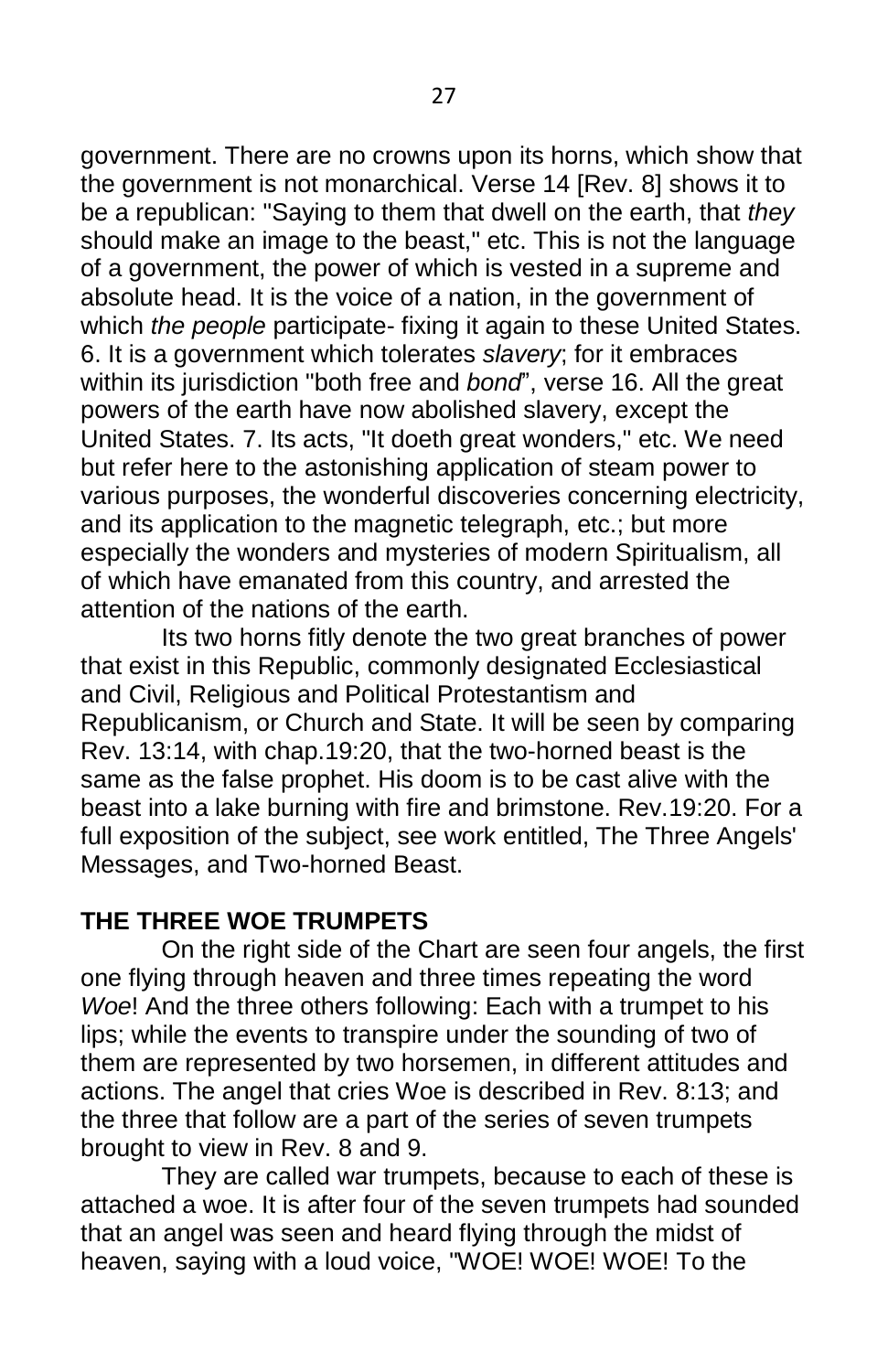inhabiters of the earth, by reason of the other voices of the trumpet of the three angels, which are yet to sound." Rev. 8:13.

## **THE FIRST WOE**

"And the fifth angel sounded, and I saw a star fall from heaven to the earth, and to him was given the key of the bottomless pit. . . ." And there came out locusts upon the earth, and the shape of the locusts was like horses prepared unto battle and their power was to hurt men five months [the first of two 150 prophetic day periods] Rev. 9:1-11. This trumpet, represented by the first horseman on the Chart, was fulfilled by the Saracens.

The fifth trumpet commenced to sound July 27th, 1299, when Othman, the founder of the Turkish Empire, made his first attack on the Greeks. **It too would extend for a second period of 150 years, to 1449.** Their power was to torment, not to kill. During that whole period the Turks were engaged in almost perpetual war with the Greek empire, but yet without conquering it. When the fifth angel ceased, it was said, "One woe is past, and behold two more woes come here-after."

# **THE SECOND WOE**

"And the sixth angel sounded, and I heard a voice saying to the sixth angel, Loose the four angels which are bound in the great river, Euphrates. And the four angels were loosed which were prepared for an hour and a day and a month and a year, to slay the third part of men" [that is, blot out the Greek division of the Roman Empire] Rev.9:13-15. This trumpet is represented by the second horseman. It commenced July 27th, 1449, when the 150 years of the previous one ended. Its chief characteristic was the use of gunpowder and fire-arms, for purposes of war, which were then but recently introduced. Mark the apostle's description: "Out of their mouth issued fire and smoke and brimstone." The time designated for its continuance was one day, that is, one prophetic day, or one year; one month, or 30 days, 30 years; one year, or 360 days, 360 years; and one hour, one 24th part of a prophetic day, or 15 days; amounting in all to 391 years and 15 days. It ended August 11th, 1840; AND AT THAT TIME THE OTTOMAN SUPREMACY DID CEASE! This calculation was made by J. Litch in 1838. Its exact accomplishment two years later gave a mighty impulse to the Advent movement. It *should* have no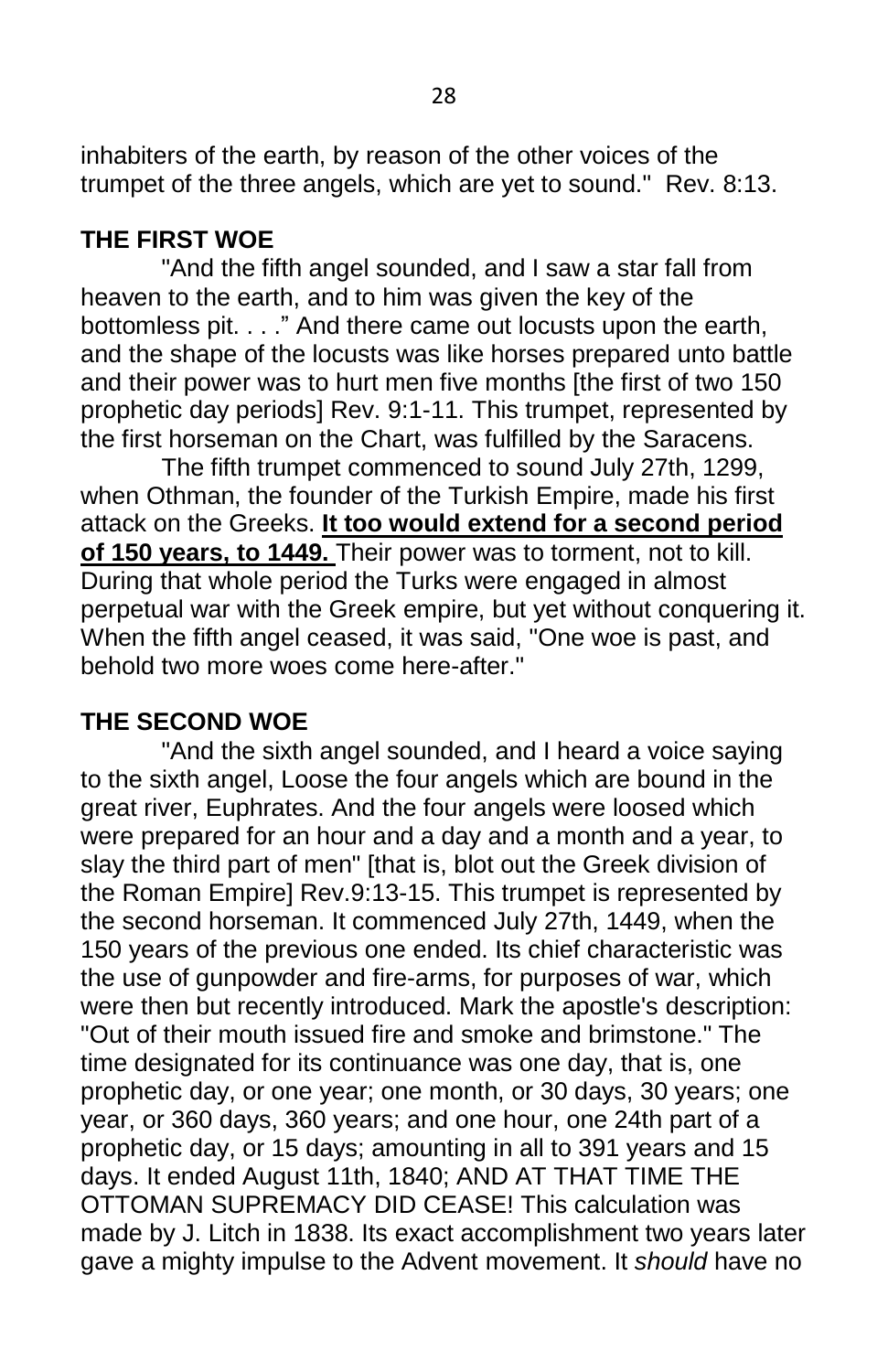less force now. "The second woe is past and behold the third woe cometh quickly", Rev. 9:14.

#### **THE THIRD WOE**

"And the seventh angel sounded, and there were great voices in Heaven saying, The kingdoms of this world are become the kingdoms of our Lord and of his Christ", Rev.11:15. This is not the last trump which wakes the dead [1 Cor. 15:52], as some have supposed. But it is like the two preceding it, a woe trumpet. It occupies days [years] in sounding. See Rev. 10:7. "But in the *days*  of the voice of the seventh angel, when he shall *begin* to sound, the *mystery of God* shall be finished, as he hath declared to his servants, the prophets." What is this mystery? The gospel to the Gentiles, Eph. 1:9; 3:3; 6:19; Col. 1:26. What is its finishing? A glance at the closing work of our great High Priest in the heavenly Sanctuary is a sufficient answer. The commencement of this trumpet seems to be marked by the opening of the temple of God in Heaven [Rev. 11:19]; which took place at the end of the 2300 days, in 1844. See under Sanctuary. Solemn and fearful events are located under its sounding. It introduces the time, not when the world will be converted and the spiritual reign of Christ begin, but the time when the dead shall be judged, all God's servants rewarded, and the destroyers [or corrupters] of the earth destroyed. Under the seventh trumpet the seven vials [Rev. 15 and 16] are poured out. Read Rev. 11, from verse 15 to 19. Mark the events of verse 18: "*And the nations were angry, and thy WRATH is come, and the time of the dead, that they should be JUDGED, and that thou shouldst give REWARD unto thy servants, the prophets, and to the saints, and to them that fear thy name, small and great; and shouldst DESTROY them which destroy the earth*". Thus have we briefly passed over the lines prophecy, and the symbols presented upon the Chart. How impressive are the great truths which they illustrate! And what a world of meaning is crowded into their minutest particulars!

How clearly they show us our position on the stream of time! Seven distinct times are we brought down in these lines of prophecy to the end of all things; and in each instance we are shown to be on the very verge of the opening of the new dispensation, on the threshold of eternity. Everlasting life and eternal death are before us. The world is now receiving its final